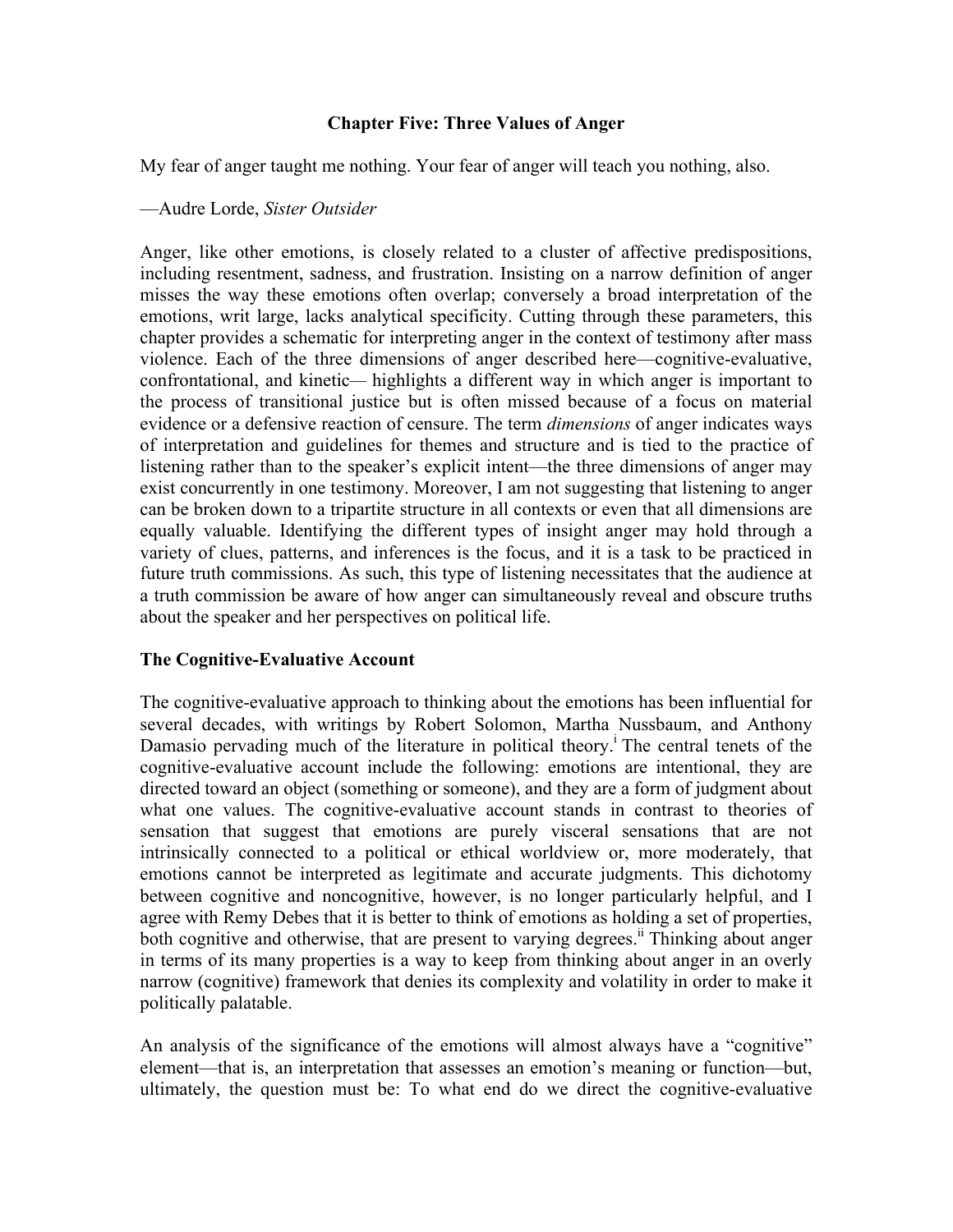analysis? I suggest that from a cognitive-evaluative perspective, anger can reveal what citizens *need and fear* in political life in an unparalleled way.<sup>III</sup> Citizens need to be seen as agents who will be treated as equals in the political process, and their fears include the idea that their needs will be ignored and that the risks of politics will not be equally shared. Listening to the cognitive-evaluative dimension of anger in testimony is also a way to grasp the challenges of expanding the demos, while at the same time nurturing this expansion through an extension of trust. An appreciation of this dimension of anger, along with the confrontational and kinetic dimensions, is a necessary step for the type of communication that builds a sense of shared risk, a topic discussed in the next chapter.<sup> $N$ </sup>

The cognitive-evaluative approach to the emotions is not new, and in addition to Aristotle, it has been strongly articulated by Stoic thinkers and later by Adam Smith. Proponents of the righteous anger model in the twentieth century built upon the significance the Stoics attributed to emotions as forms of judgment, but these proponents saw the value of anger as a catalyst for social justice movements in a way that went beyond the negative justice of Adam Smith.<sup>V</sup> The righteous anger model is open to anger as a response to structural injustices such as racism and does not assume that an "impartial spectator" will be the best judge of whether an injustice has occurred because one must take into account one's own prejudice or inability to imagine an alternative social order. It was righteous anger that propelled the civil rights movement, feminism, and the anti-apartheid struggle into public consciousness through media coverage and eventually led to street demonstrations and civil unrest. In retrospect, the cognitiveevaluative interpretations of anger in those cases might have initially seemed disruptive to the political order, but they were necessary to bring injustices to light. The righteous anger account also highlights that even when connected to a legitimate cause, anger must be expressed in the right way in order to have the desired effect. Leaders such as Martin Luther King Jr. and Nelson Mandela are exemplars because they were able to express anger in precisely the right way at the right time, actualizing the ideals of both a righteous anger account and—accounting for differences in perceptions of citizenship and slavery—an Aristotelian one.<sup>vi</sup>

However, the type of listening that can happen at truth commissions should be seen as separate from the work of social movements or its catalysts (although they may be related in other contexts). Testimonies should be understood to reveal fears about status in political life and the promises of equality and dignity in the new regime. They also point to the motivations and injuries that continue to pulsate within political life, even when these are not formally recognized. The righteous anger approach often uses what I consider the "easy cases" when arguing for the significance of anger to justice examples of anger that capture widely held perceptions of injustice. My task, with an analysis of the other dimensions of anger, is to look at the ambiguous cases that do not easily fall into the category of righteous anger and could therefore be summarily dismissed but which can still reveal much about victims' needs and fears in the aftermath of mass violence.

The possibility of uptake, or remedy, has long been a critical component in cognitiveevaluative interpretations of anger. The best evidence for the claim that anger is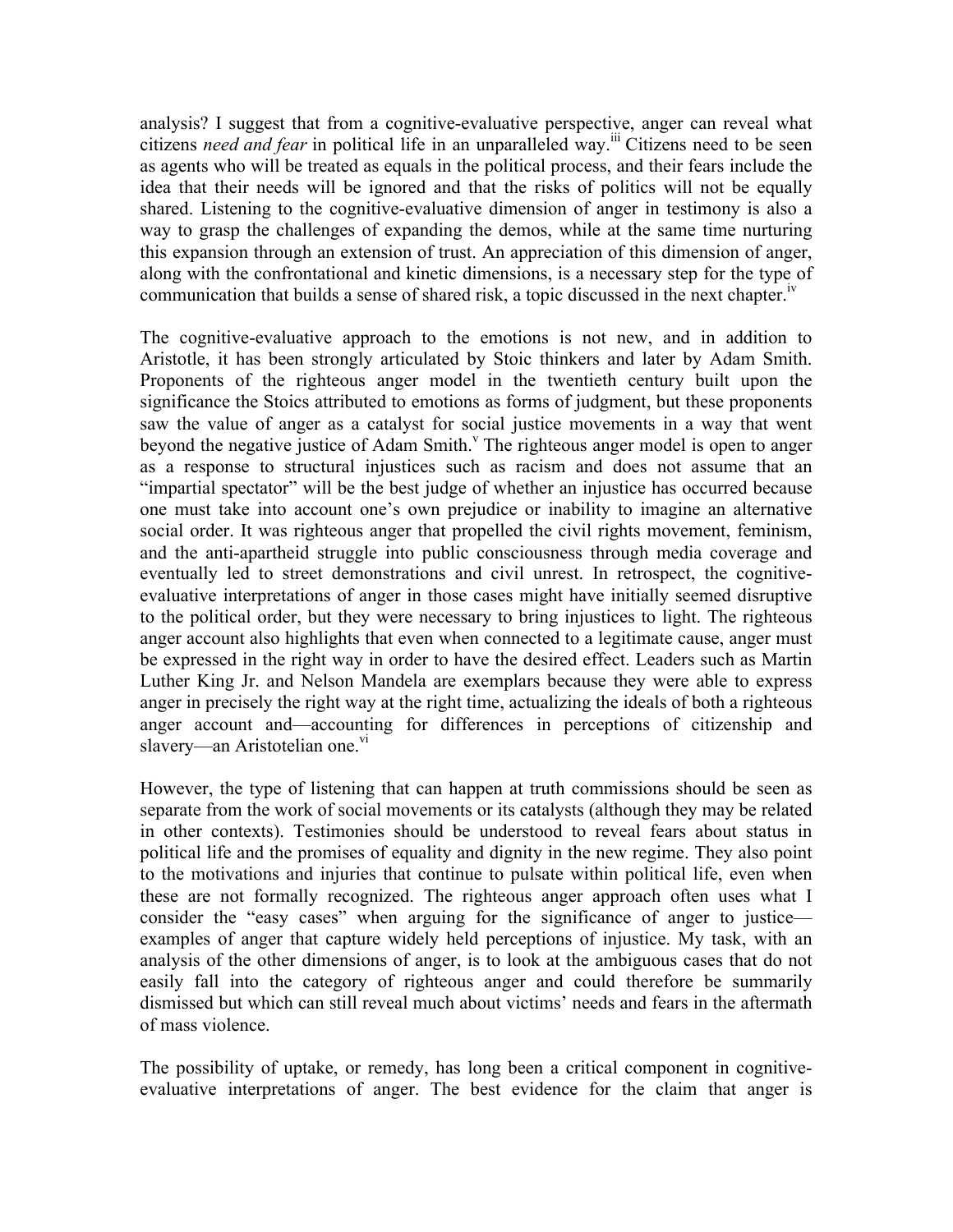informative, one could argue, is the fact that we can imagine responses that ameliorate its causes. Uptake in response to anger at discrimination on the basis of sexual orientation, for example, is a willingness to take its impact seriously and implement antidiscrimination policies. For the Stoics and Adam Smith, the concept of uptake means an investigation of the injustice and an assessment of whether punishment is merited. For proponents of righteous anger, it might include a sustained investigation of how an injustice has been perpetuated and also how victims have been silenced. Feminist proponents of the role of anger in the process of consciousness raising have hoped for, among other things, the uptake of better legal policy with respect to sexism as well as the acceptance of the anger as legitimate.<sup>vii</sup> All of these responses should play a role in the response of the audience to anger at a truth commission, as the cognitive-evaluative account reveals.<sup>viii</sup> But another type of uptake should happen through the formal inclusion of the testimony in the recorded proceedings and in the final report of the commission and is important for connecting anger to future political life. The report at the conclusion of a truth commission is a critical part of the process and necessary to make a bridge between transitional justice and increased trust in ordinary political life. The patterns in the testimony that are described and analyzed in the report should inform what one sees as the next step in the process of restorative justice. In particular, it can answer the question: How can the disordered relationships that have been identified in the testimonies—between police, neighbors, and former enemies, for example—be specifically addressed in policy after the truth commission has ended?

In the service of uptake, an ethics of listening to anger requires an ability to deduce from anger a connection to political life even when it is not immediately apparent. This is a process of uncovering causes and desires, but it cannot be made so rational that the complex and sometimes contradictory values contained within anger are lost. Robert Solomon, a proponent of a cognitivist view of the emotions, offers a particularly rigid understanding of the cognitive component, one that has fallen out of favor even with those who were previously advocates. It is useful, however, to examine this perspective as a foil to the multivalent approach to anger described below. Solomon argues that emotions are commensurate with rational judgments: "Emotions can be rational in the same sense in which judgments can be rational. Judgments are actions. . . . But if emotions are judgments, and judgments are actions, though covert, emotions too are actions, aimed at changing the world (whether or not their expression actually does succeed in changing the world). In other words, emotions are purposive, serve the ends of the subject, and consequently can be explained by reasons or 'in-order-to' explanations."ix For Solomon, the cognitive component of emotions means that there is always the possibility of persuasion, argument, and revision. If emotions "serve the ends of the subject" through purposive and intentional orientation, then both the ends and the emotions are fallible.

The validity of the emotion in relation to these ends should be the subject of discussion. Solomon takes the example of anger and asserts, "Anger can be explained, not in terms of what it is 'about' or what causes it, but in terms of its purpose."<sup>x</sup> The intensity of the emotion may be disproportionate to its purpose, but Solomon still wants to focus on the causes and intentions of emotions as the great benefit of the cognitive approach.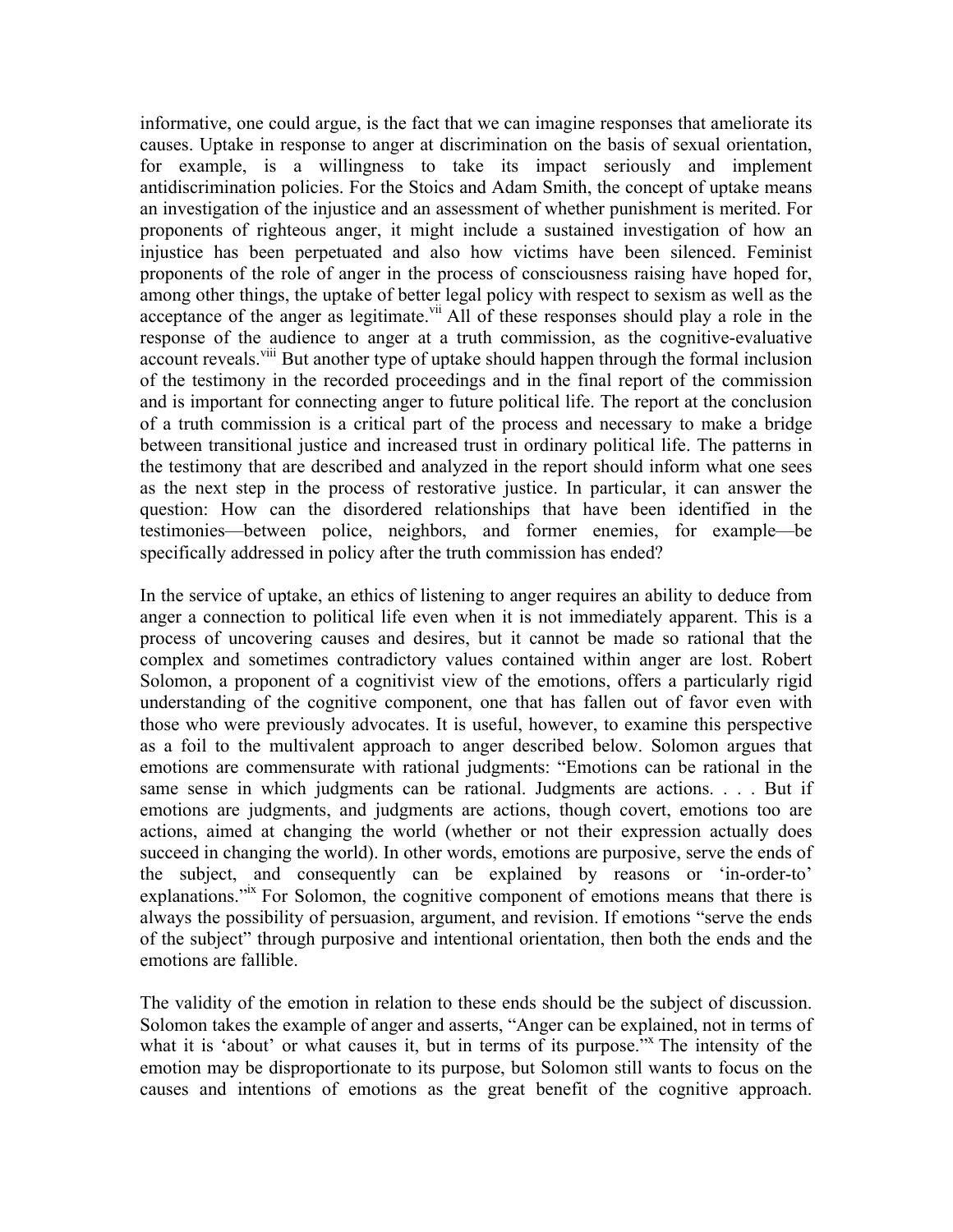Emotions may indeed reveal information that one cannot get through other means, but for Solomon, one must determine precisely what is being evaluated. He acknowledges that it may be difficult for the person experiencing the emotion to be able to articulate its purpose, but this is not a reason to stop attempting to understand it. Solomon wants to decipher the underlying code that would connect emotions to beliefs and concludes that this is the responsibility of the agent and of those who are in a position to respond. $X<sup>1</sup>$ Emotions, for him, are thus subject to contestation and revision, all in the service of revealing the most accurate normative judgments and insuring that the judgments and the emotions are proportionate. Solomon's argument about the ability to revise emotions through discussion can be seen as the upper limit of what may be argued from a cognitive-evaluative standpoint, but it is a limit that I find implausible, especially within the context of victim testimony after violence. By focusing on narrowly determining the purpose and cause of an emotion, Solomon is foreclosing the possibility of understanding the cognitive potential of emotions that are rooted in *many* causes and are simultaneously pursuing variable ends.

I suggest that this is a common scenario when trying to understand anger that arises after violence. For example, the anger that a victim of torture expresses on the witness stand is not solely directed at the perpetrators; it is also directed at the state, the community, and even peers for their complicity or disinterestedness. It would be impossible to reduce the causes to any one overriding factor, nor should this be the task of the commission. One can ask a witness to reflect upon the causes of an emotion, although this may be difficult depending on the intensity of the emotion, but trying to "solve" the puzzle of the causes and purposes of an emotion is not the best way to uncover the insights that anger provides for societies in the aftermath of violence. During the process of victim testimony, it is unlikely that there will be a single cause or purpose for any given emotion, and even if this is the case the witness may not be willing to concede this or to reconsider the intensity of the emotion. The role of a truth commission is not to question the legitimacy of anger expressed during victim testimony but rather to see that within the complexity of causes and intentions exists information about what is necessary to trust that fellow citizens are concerned with collective well-being. Solomon's analysis reveals the danger of an extreme commitment to cognitivism with respect to the emotions; such a position ends up attributing so much rationality to the emotions that they become indistinguishable from reason as traditionally understood.

Jon Elster provides an important distinction within the concept of intentionality when he separates emotions that are "triggered by a belief about an action by oneself or another" from those that are "triggered by a belief about one's own or another's *character*."<sup>xii</sup> While both types of emotions have intentional objects, the latter's focus on character, either one's own or another's, is a very different type of object and is closer to my interest in the character of citizens and citizens' relations with each other. Anger directed at a specific injustice is one part of the cognitive evaluation; it may also be directed toward the character of the perpetrators and bystanders, as well as the speaker's own complicity, guilt, or lack of resilience. Elster's assessment, along with Tarnopolsky's response to him in her analysis of shame, serves to highlight an inherent bidirectionality (outward and inward) in the expression of an emotion such that the information conveyed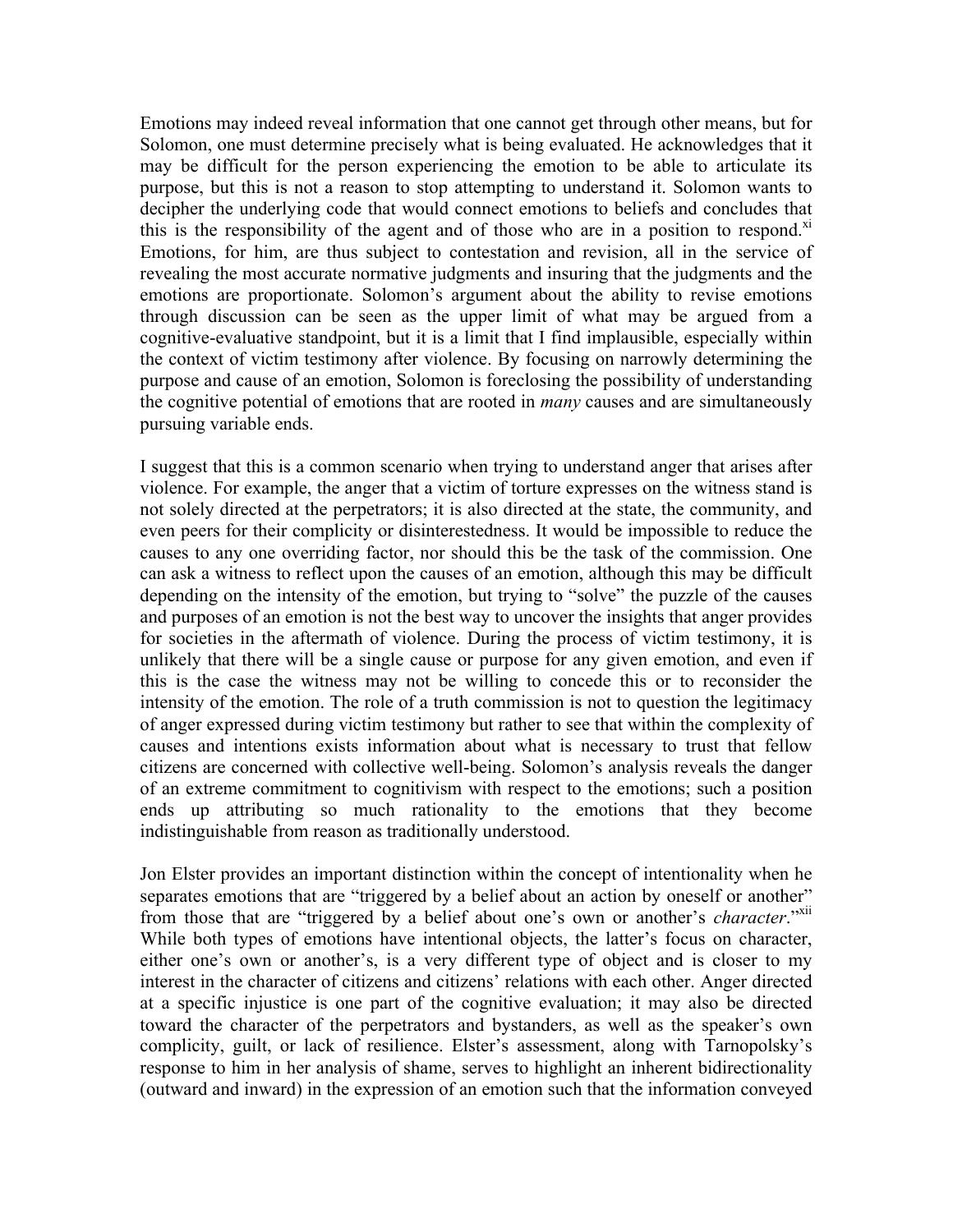is always about the self-perception of the speaker as much as it is about an event or perceptions of other people.<sup>xiii</sup> In the case of anger the inward- and outward-directed targets may reinforce each other with ever-greater intensity in the cognitive-evaluative interpretation or else become intertwined in a way that is difficult to decipher (making them a candidate for interpretation via the second dimension of confrontational anger described below). The case of anger is a particularly complex one for thinking about bidirectionality because of the fears of the escalation of violence and the chance that the inward grappling with one's perceived failings of character will be seen as tethered to increasing hostility toward another.

It is Aristotle who builds on the intentionality of the emotions and provides the most compelling link between anger and status within the cognitive-evaluative account, a link particularly relevant to victim testimony. In the *Nicomachean Ethics* Aristotle refers to the development of proper emotion in the individual, while in the *Rhetoric* he is concerned with offering guidance to the orator, legal or otherwise, who is trying to persuade an audience. $x_i$ <sup>iv</sup> Anger in testimony does not t comfortably into either of these categories; it is not strategically significant as oratory or directly relevant to the cultivation of virtue as in the *Nicomachean Ethics*. Nevertheless Aristotle's understanding of the significance of anger for political life is relevant to thinking about how commissioners and the audience can conceive of and respond to testimony in the context of a truth commission: here, as in Aristotle's formulation, anger is fundamentally political, and it is part of the emotional education that is necessary for citizenship.

In the *Nicomachean Ethics* the virtuous man understands anger, just as he understands a range of other cognitive emotions, at the nexus between theory and practice. With emotional life as with virtue, it is not enough to have an abstract appreciation of what is good; one must know how to live it with others. Through practice, habituation, and reflection, the virtuous man will be able to decipher how to exercise anger at the right time, in the right way, and for the right reason. $X<sup>XV</sup>$  In contrast to the Stoic preoccupation with controlling anger once its judgment has been assessed, for Aristotle, to fail to get angry when the conditions call for it is an act of cowardice, not restraint. It is cowardice because it shows a lack of respect for oneself as an equal member of the polis. Additionally it shows a failure to appreciate the communicative importance of the emotions as constitutive of virtue. The emphasis on defending one's self-respect and sense of worth is apparent in his frequently quoted definition of anger, "Let anger be [defined as] desire, accompanied by [mental and physical] distress, for apparent retaliation because of an apparent slight that was directed, without justification, against oneself or those near to one."xvi Thus, anger (*orge*) is defined as the legitimate response to a slight, an offensive action that is an affront to the respect one deserves as a member of the polis. From the beginning, legitimate anger is connected to specificities of status and its influence on all communication in the political space. Konstan emphasizes how specific the definition of slight is when used in relation to anger: it is explicitly focused on the act of making the other feel worthless.<sup>xvii</sup> Thus the catalyst for anger is to feel belittled, even more than it is to have suffered a violation of the body or one's property.<sup>xviii</sup> In this way, Aristotle's definition acts as a political counterpoint to the Smithian reading of resentment; while Smith aims for objective assessments of anger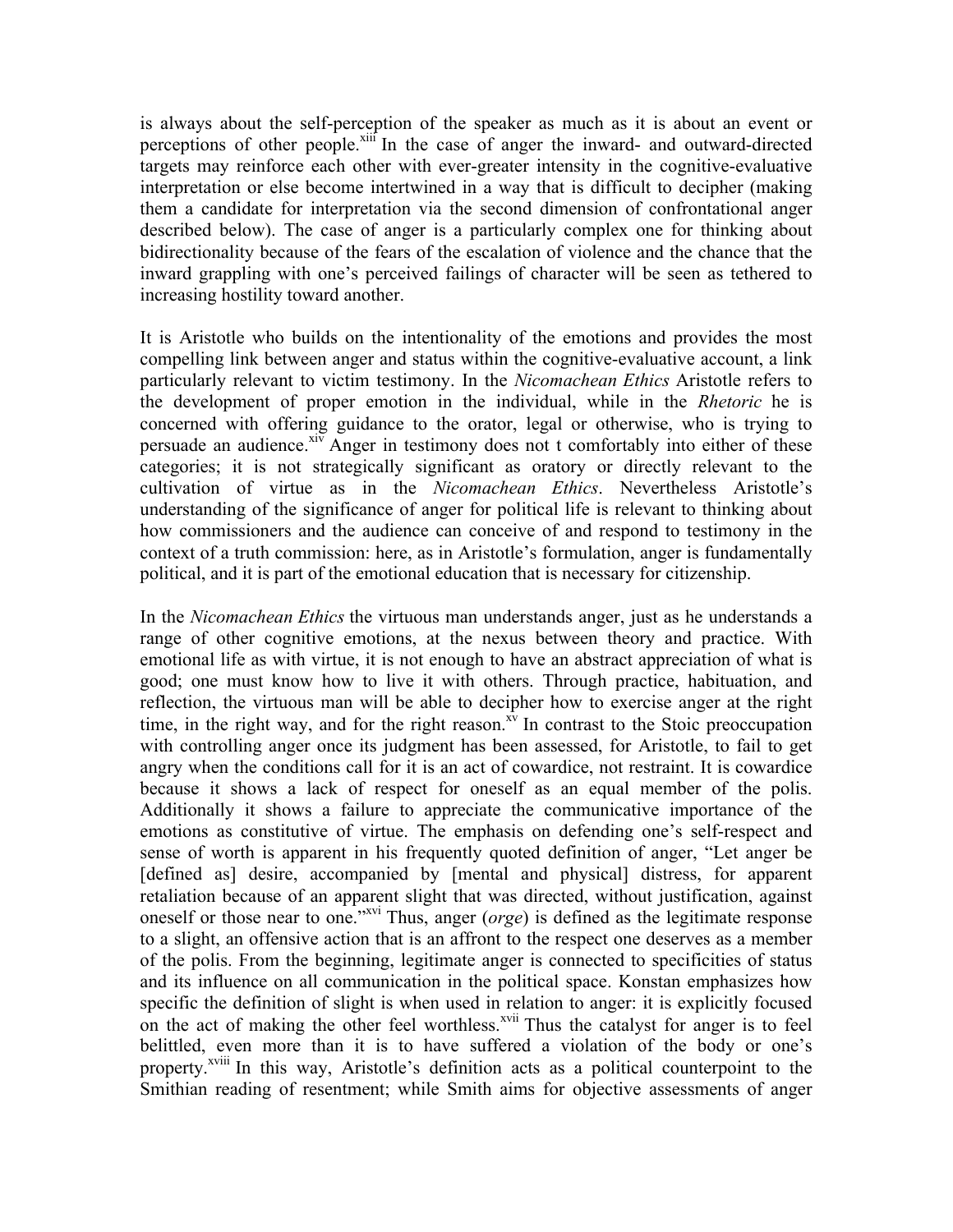caused by material violations, Aristotle asserts that the disturbance of respect and dignity, including in its most subtle forms, can be the catalyst for anger (but only for those who already have standing in the community, a caveat discussed below).

If we apply Aristotle's understanding of the slight to the case of testimonies at the TRC, we are drawn to the many ways in which individuals express a desire to be recognized as equals in light of previous slights. Victims talk about this desire with reference not only to government policies during apartheid but also to the way they were treated by teachers, police officers, and neighbors. They also refer to how the ANC-led government seemed to ignore those who were good soldiers for the cause, causing a different type of slight for those who sacrificed much for the anti-apartheid movement.<sup>xix</sup>

Anger also appears in Aristotle's writings as *thumos*, a term that connotes passion and spiritedness in addition to anger itself.<sup>xx</sup> In Barbara Koziak's interpretation, where thumos is understood as an emotional orientation that is broader than anger, it refers to a spectrum of necessary affective relationships between citizens, including friendship. To know when anger is appropriate in the Aristotelian framework is to know the variations of its expression and the response it may provoke in others. The cultivation of this affective spectrum is part of what is required for one to be a fully participatory citizen because it is not enough to rationally assess one's role in the collective; one must have the proper disposition to others, and it must be developed through interactions over time. One of the challenges of developing an affective disposition to others is knowing how to respond to the pain of others in a way that connotes recognition of their worth. The cultivation of thumos is not only relevant when there has been a slight; it implies a level of attention to the emotional disposition of others and oneself even when there is no slight as such. In the case of thumos, the cognitive-evaluative interpretation takes the form of discerning how emotions can be harnessed to create functioning social relationships. Thinking about anger in terms of the Platonic discussion of thumos is a helpful way to move beyond the dichotomy of good emotions versus bad emotions. Instead the spiritedness of thumos is inevitable within political life and contains some elements that seem directly beneficial to political life and others that seem to hurt it, prompting Plato's defense of censorship of certain types of speech and art.<sup>xxi</sup> Yet, an attempt to control the expression of thumos only highlights its buoyant nature. Without a thumos-driven motivation for participation and the work of politics, all political endeavors will eventually stall.

The attention to the emotions of others captured by the concept of thumos is necessary for the kind of relationships and cooperation that Aristotle envisions in his understanding of political friendship. While not as all-encompassing as true friendships, political friendships (as a type of "utility" friendship) still require a willingness to respond to the pain of others in a way that is oriented to *eudaimonia* (flourishing), and this requires skillfully navigating one's own emotions and those of others, even in the most challenging circumstances. By including anger under the category of thumos, Aristotle gives it a normalized role in political life and suggests that developing the skills to respond to its expression in other citizens is part of the task of political friendship.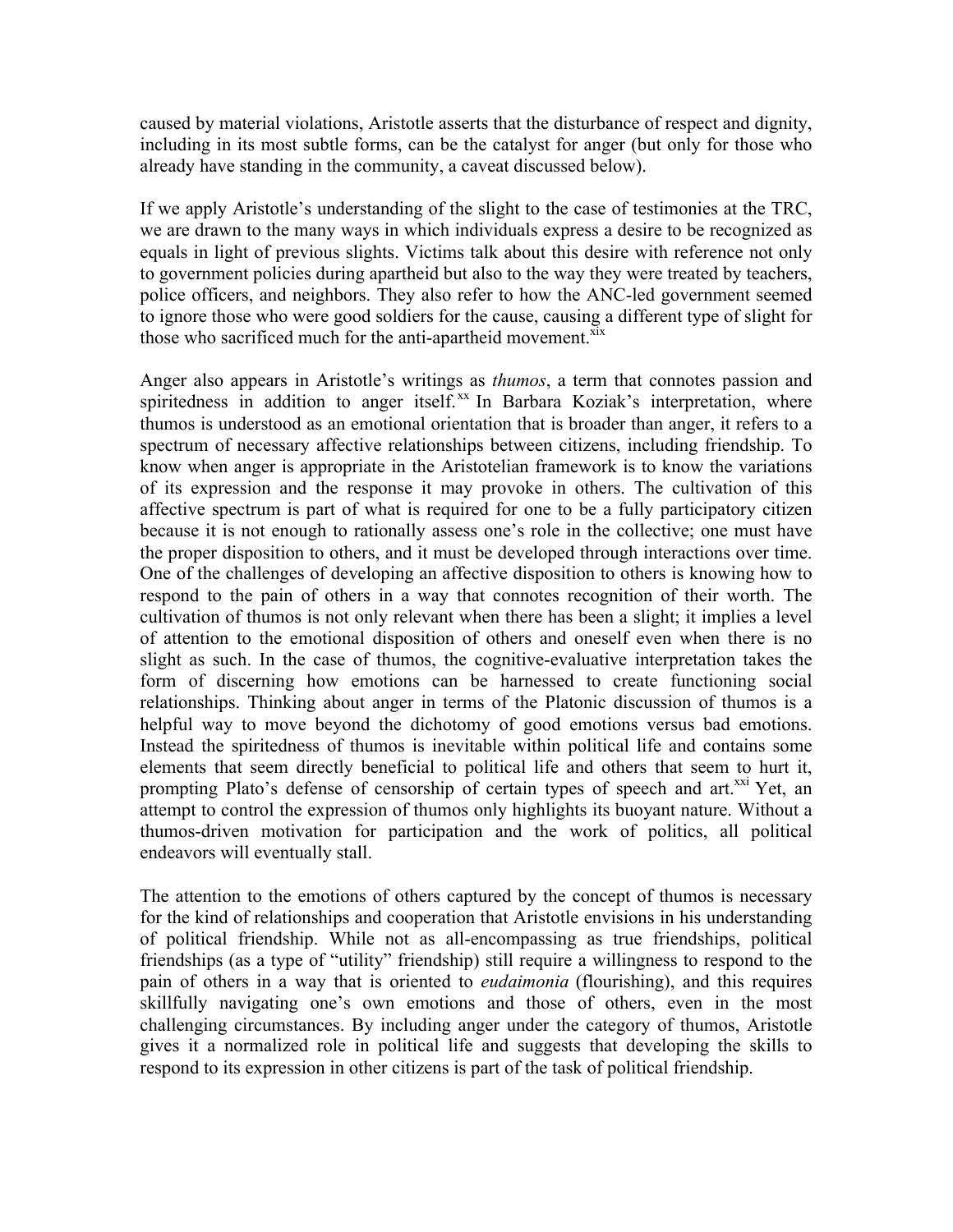Responding to thumos (anger) with thumos (spiritedness) is thus a way to understand the demands of citizenship, especially during periods of transitional justice. The transitional justice period is distinctive in that the social contract is in the process of being redrawn (and political obligation reconsidered); as part of this process the community must respond to the most serious crimes on a large scale, a task more overwhelming than the work of everyday politics. Yet the role of thumos as an orientation toward other citizens and the emotional attention required for functioning relationships is the same. It must be, as Koziak said, "worked out over time piece by piece," and a truth commission can be a significant part of the process.<sup>xxii</sup> Koziak's account of thumos demonstrates on the individual level the larger significance of anger in the context of truth commissions. It demands an attention to the emotional lives of fellow citizens, and this is a task that cannot be accomplished by proxy. Listening to victim testimony is the manifestation of a new type of citizenship and the trenches of its practice.

#### *The Anger of the Powerless*

Despite the importance of anger and the cultivation of thumos in his account, Aristotle cannot extend this thinking to subordinates—women and slaves in ancient Athens because of his understanding of the relationship between public and private. Those who are politically disenfranchised in the Athenian context do not have the right to express anger, even though from a contemporary vantage point they have some of the best reasons to do so. In ancient Greece, when those who were weak expressed anger, they were seen to be giving in to the baser and animalistic aspects of emotion rather than achieving the legitimacy afforded to the anger of the high-status male. The prohibition against women expressing anger in the political sphere was both a question of standing (their role was in the household) and of differentiated virtues; anger for the Greeks is about competition and sexual power, neither of which is desirable in women. In William Harris's estimation, the mythological figures of Clytemnestra and Medea capture the anxiety that characterizes Hellenic thinkers on the subject of women and anger.<sup>XXIII</sup> The rage of these women as they took revenge on powerful men was seen as an example of the excessive emotionality of women and its disruptive power. While a few poets and tragedians saw this as an overgeneralization and investigated the degrees of justification for women's anger (as in *Electra*), Harris concludes that, "Anger . . . is—together with sexual desire—the emotion which most clearly requires, in the view of the Greeks, different rules for women and men."<sup>xxiv</sup> These rules included its confinement to the private sphere and to issues of comparative unimportance.

Similarly, slaves were seen to lack the capacity for deliberation required for participation in the political sphere and were not eligible for citizenship. Their anger, while perhaps of concern in the private sphere, was not judged to be politically significant. The fact that their anger could be a precursor to a breakdown in the established division of labor was also a concern. The anger of slaves (and the opportunity of response) was not an opportunity to cultivate thumos or cooperative relationships in the Aristotelian polis because they were not equal members of society whose participation was valued. As with *ressentiment* described by Nietzsche, anger expressed by those who lacked political and social power was tainted by desperation and envy. This double standard of the legitimate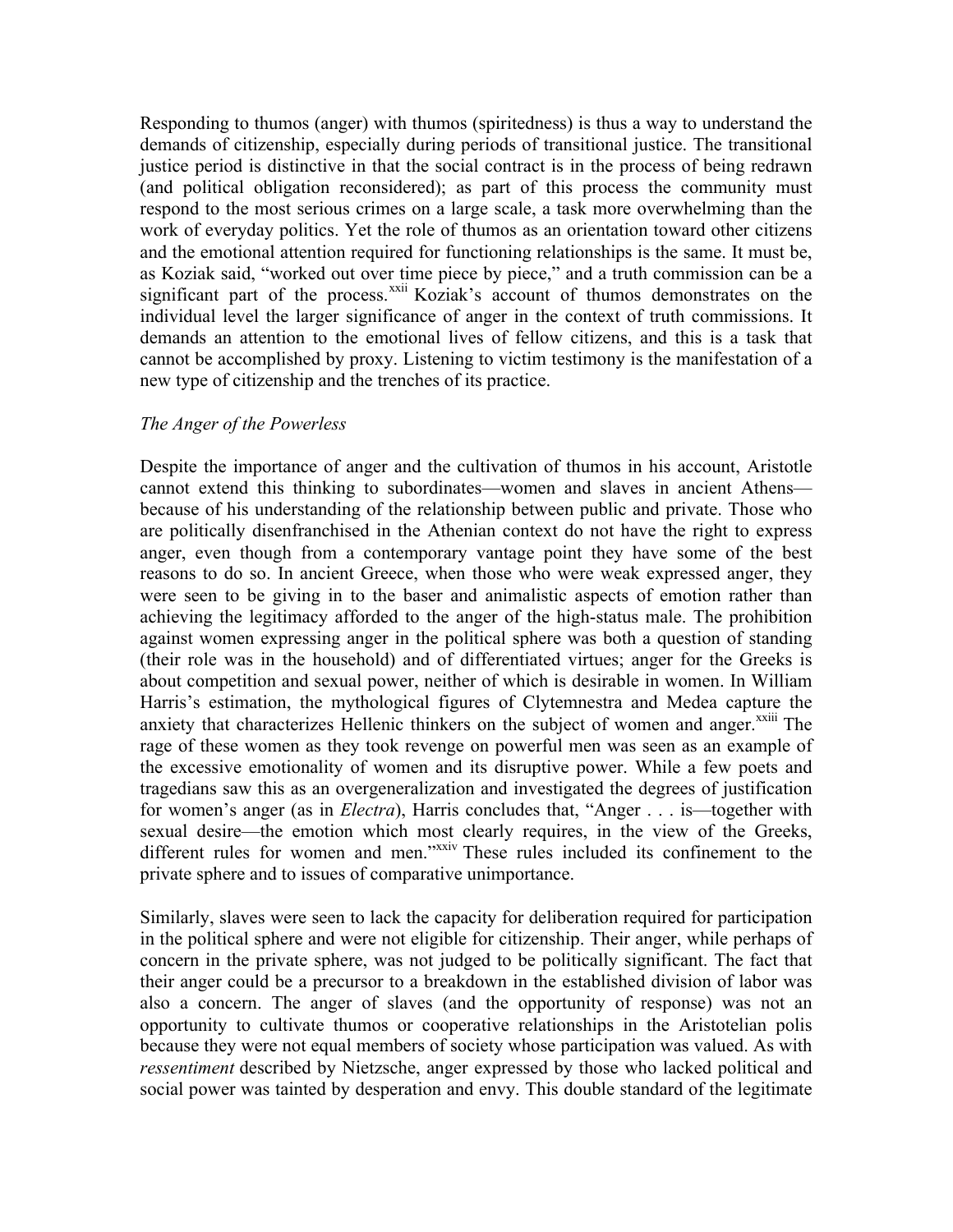anger of elites and the illegitimate anger of others parallels the tension of the emotion itself—at times it is perceived to be inferior to reason and a dystopic ideal for political discourse, yet it always enters political life and is integral to the spectrum of affective communication that exists between citizens.

These perspectives on the anger of women and subordinate groups are still with us. While men in politics may use anger to great effect, women who voice it may be seen as disruptive, unaware of their social roles, and potentially worthy of scorn.<sup>xxv</sup> Feminist scholars writing in the 1970s and 1980s focused on the ways in which anger played a critical role in consciousness raising about sexism because it was a departure from gender expectations. Allowing oneself to get angry at everyday forms of patriarchal dominance was an early step in identifying as a feminist and mobilizing for social change. Anger was also a shorthand way of expressing solidarity with the movement. The concept of "outlaw emotions" emerged from this context, and anger was redefined as a critical feminist act. That is, the emotions that had been seen as excessive or inappropriate for women could become the best tools for critiques of structural injustice.<sup>xxvi</sup>

Elizabeth Spelman argues that the cognitive-evaluative approach to the emotions is even more telling when applied to the expression of anger by subordinates. She writes that the expression of anger "would mean both that the subordinates would have standards of conduct applicable to the dominants, and express and apply those standards; and that dominants would thereby be subject to the judgments of those they've deemed to be beneath them."<sup>xxvii</sup> Here she emphasizes that the judgment that emerges from the cognitive-evaluative reading in this situation goes beyond particular injustices to standards of accountability that may have been overlooked because of the social hierarchy. The anger of subordinates is threatening on many levels because it represents not just a demand—potentially with an implied threat of violence—for greater equality but also an excoriation of the actions or perceptions of the listener.

The confrontation between those who were previously considered subordinates and are still identified as "victims" and other citizens is one of the most remarkable aspects of a truth commission.<sup>xxviii</sup> During periods of transition, truth commissions are at the forefront of the expanding demos, and the state can acknowledge those who previously had not had the privilege or dignity of citizenship. New constitutions and voting rights have formal import, but the image of individuals testifying in public in the context of a statesponsored commission is even more powerful. The respect they are accorded could be an early instance of democracy's promise. Truth commissions have the opportunity, more than other political institutions, to present a picture of what it means to have expanded the demos and fostered citizen relationships that make participation in this new demos a reality.

One might argue that all types of political inquiries, including surveys and polls, attempt to assess what citizens need and fear, and they do it without anger. Why, then, should testimony be different? My claim is that testimony that includes anger contains insights otherwise hard to access. For example, the anger surrounding sexual violence against men was an unexpected development during the TRC. Before the hearings, there was a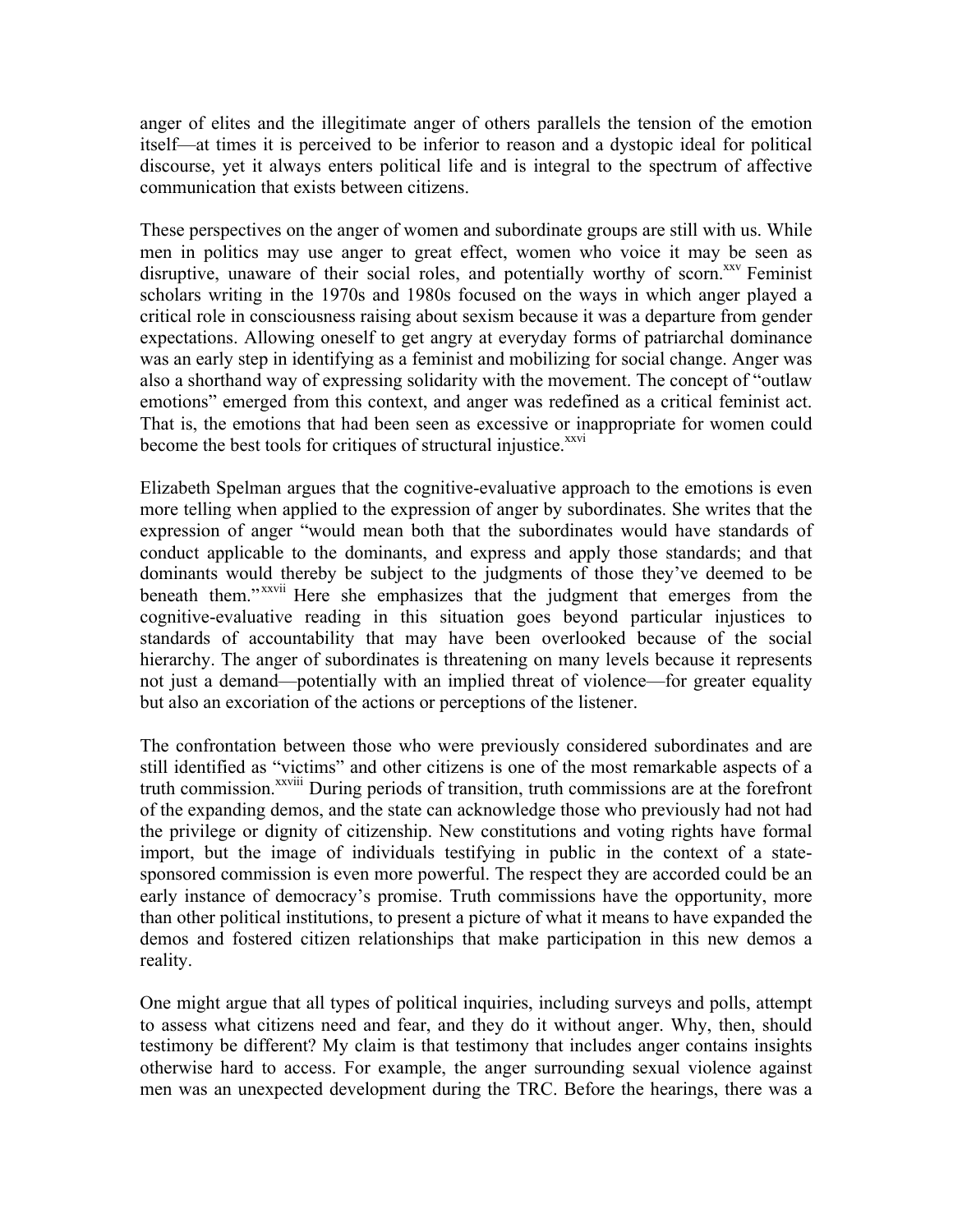sense that such violence was too personal to be expressed publicly and a potential cause of shame for witnesses. It also appeared to be more of a medical issue than one with a bearing on political participation. While it was not common, the fact that some men talked about their inability to father children due to the torture they experienced is important for restorative justice. Even though they did not explicitly connect this anger to how they felt about citizenship, identifying this connection between a diminished sense of self and participation in political life is part of the task of listening to anger in the context of victim testimony.

#### *Examples of the Cognitive-Evaluative Dimension of Anger*

Lendiso Richard Ndumo Galela was an anti-apartheid activist with the Pan-African Congress. He was tortured while in detention at Robben Island and also while in exile in Zimbabwe.<sup>xxix</sup> In this excerpt, the commissioners have just told Galela that he should keep his comments brief because the session is coming to a close. He speaks of the impact of past violence on his life:

There is no amount of money that can pay for a person's dignity. That is a fact. I am the equivalent of a corpse, I do not have any dignity left, *I have been stripped of my dignity* and that is what I wanted to say and I would just like to say that even though my physical appearance seems like that of a man *I have been stripped of my manhood* and a specialist told me that it would give, it would take three months for me to be treated and if nothing happens, I should know that I would be condemned sexually. . . . What I am saying is that I do not see what the Commission can do for me, because so many of them were unsuccessful.

Galela's anger seems to come from many sources: his indignation at feeling rushed in his testimony, his belief that he has been "stripped of his dignity," his impotence and sexual dysfunction, and his skepticism that the TRC hearings will be able to restore what was lost through violence. He is not persuaded that the commission values his individuality, nor does he trust its ability to shape collective concerns. When he says that "no amount of money . . . can pay for a person's dignity," he questions whether through participating in the TRC and receiving financial reparations the victims were becoming complicit with the state, the perpetrator of violence in this situation. $\frac{xx}{x}$  His willingness to question the relationship between the TRC and the witnesses who took the stand, along with the candid nature of his remarks, reflects the type of testimony that should have been the catalyst for a discussion about what was necessary for justice in South Africa. Moreover, the statement "I am the equivalent of a corpse" is an articulation of an unsettling reality in his self-perception: he could no longer see the humanity in himself and thought the commissioners were rejecting him in a similar way. Most importantly, Galela's testimony reveals a connection between the individual psychological foundation of hopelessness and its implications for politics. His pain and frustration have led to such feelings of despair that there seems to be no reason for him to be involved in political life. Galela's self-perception as a man who has been hollowed out to the point of becoming a "corpse" precludes his existence as a citizen. His despair is so thorough that it is unclear what could be done to incorporate him into the emerging society of the new South Africa.

One could argue that there will always be members of society who turn away from politics after a traumatic event, but it is important to note the specific identity of the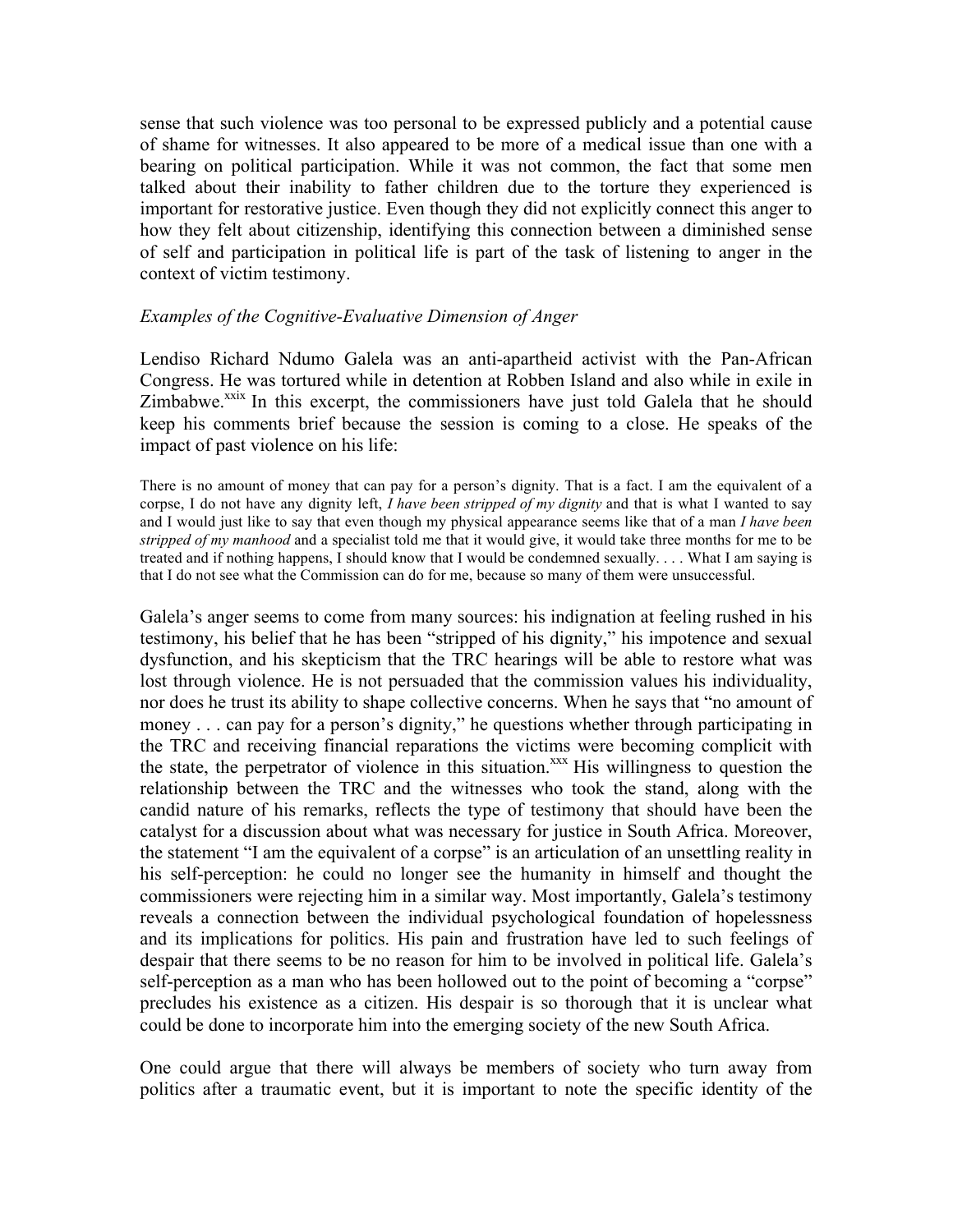individual in this case. Galela, a member of the Pan-African Congress, spent much of his young adult life fighting for a revolutionary cause. Such a commitment suggests that he was inspired by the possibilities of political change and was willing to put himself at risk for the sake of political ideals. The transition to an ANC-led government and the end of apartheid could have been a triumphant moment when his work and that of others like him were vindicated. Instead, he felt diminished and unable to function as a complete human being. He had sacrificed too much—in his words, his "manhood"—and could no longer imagine what it would mean to participate fully in the community.

Two further examples show how a cognitive-evaluative approach elucidates the expression of anger in victim testimony and should be seen as relevant to the challenge of expanding the demos during the transitional period after the end of apartheid. First is the testimony of Ellen Kuzwayo, an anti-apartheid activist, teacher, and author in Soweto during the student uprising in 1976.<sup>xxxi</sup> Kuzwayo expresses the belief that the Afrikaner regime made black children feel like animals and that they were not allowed to develop the skills necessary for maturity. The commissioners were unwilling or unable to engage with this insight and instead asked her if the teachers in her community communicated what was happening at the time of the uprising to the government. Kuzwayo's testimony reveals that she is highly educated, well traveled, and able to put the South African experience in a global context. At the end of her testimony, she focuses on how the South African state trained black children to play certain limited roles—roles that remain the same even when government structures change.

MS KUZWAYO: I still believe to this day, I am still angry because I feel the Nationalist Party government did never see our children as children. Because the colour of their skin was not the colour of the skin of their children, they were not children, they were not human beings, they were children who were not given an opportunity to grow, to mature, to become adults like everybody. . . . *They turned our children into animals*.

MS MKHIZE: Thank you very much Mamma Kuzwayo. Actually even if you see us interrupting you, it's not because it's irrelevant, but it's because we want to pick on some of the other things. . . . Because you have made emphasis on the drama of the day, how devastating it is, surely the question is what did the community do? Did they only talk among themselves? Did they make efforts to make sure that the government hears the impact of what they had orchestrated?

MS KUZWAYO: . . . And today it's very difficult, we talk about violence in this country and violence that is carried out by young people in this country. They get you out of your car, or they see your car standing somewhere they come and take it away. *And these kids have been changed into murderers. And I want to believe that if Native Education had not been changed the situation would be different in South Africa today*. Now it gives an impression that Black children are thieves, murderers, they are everything else that is not good.<sup>xxxii</sup>

Kuzwayo connects the pattern of crimes committed by young black males to the legacy of apartheid, but the commission is unable to respond.<sup>xxxiii</sup> An approach based on listening to the cognitive-evaluative significance of anger would instead have focused on how she identified the challenge of expanding the demos to include those whom the education and legal system had deemed to be destined for criminality. This challenge fell within the scope of the TRC investigation and was precisely what a transitional institution like the truth commission was poised to take on. It could have identified which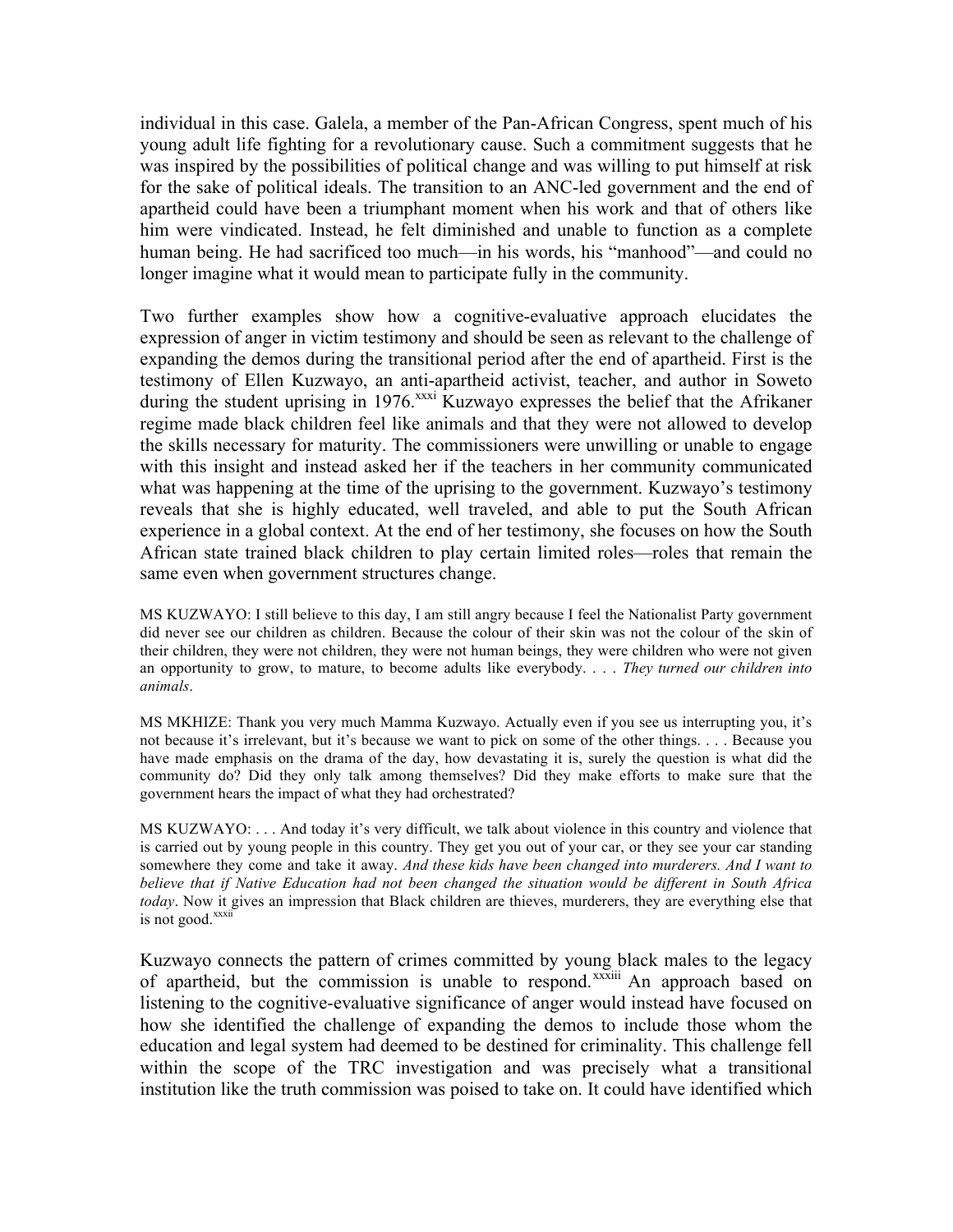relationships needed greater attention and resources within a framework of restorative justice. When Kuzwayo says, "They turned our children into animals," she invokes the hierarchies of political life that previously excluded blacks altogether and still excluded those who are uneducated and poor. Their anger is transmitted through her testimony. Testimonies such as this one could have changed the parameters of what was previously considered to be the scope of the investigation by pointing to obstacles to expanding the demos.

Another example shows the value of the cognitive-evaluative approach even for cases that many would rather dismiss as reactionary and makes for a complex case of righteous anger. Johannes Frederik Van Eck is an Afrikaner who was on vacation at a game reserve when he lost four members of his family to a land mine planted by the ANC. The year was 1985.

MR VAN ECK: I'm expecting from the ANC, through this Commission, to answer the following questions . . . Is this your way of doing things to citizens and families and friends, to give them this pain by killing their loved ones? Is this your way of doing things that you justify all your murderous acts by linking it to a struggle against a regime? Is this actually habit or your policy to differentiate between just and unjust, murder*? Is this your way of doing things or policy to call a killer of innocent women and children a freedom fighter?* . . . Chairman, I think it was very clear in my submission, all I'm asking, my only request is that it should be consequent, I said, leave those people as they are, leave them where they are, but then we should look at who we are hunting for in vain. In other words, the Commission stands for equality and justice. That's all I'm asking for, for justice and nothing more.<sup>xxxiv</sup>

Van Eck suffered a tragedy and wanted those who planted the land mine to be punished, but he extended blame to the larger strategy of violence employed by factions of the ANC. In addition to punishment of the perpetrators, he wanted a public investigation of the actions of the ANC and he was bitter that these actions were not scrutinized at the TRC in the same way as those of the apartheid state. This is an unusual case that fits with a righteous anger response to a violent crime but could also be seen as a reactionary move to shore up the crumbling racist order. Yet the framework for engaging with anger that I am proposing should be applied to examples such as this. The cultivation of thumos requires that citizens try to understand the anger expressed here and what it connoted about Van Eck's fears about his value in future political life. Van Eck's fear can be interpreted as a concern that his family and those like him will not be part of the emerging South African political life in the post-apartheid era. They will be seen as aggressors and losers of the struggle, and the fierce protection of their material assets may be the only way to retain power. For Van Eck, and whites like him, the TRC inspired a fear of victors' justice. But attention to the demands of Aristotelian political friendship and trust (discussed in chap. 6) would also require that the commissioners and the audience accept that the anger expressed here might not quickly dissipate in the new South Africa and that cooperative relationships would take time to build. Van Eck's anger reveals his complex position in relation to the creation of trust in the new political landscape: the ANC and those in the anti-apartheid movement have acquired political power and amnesty for past crimes, while he feels that his suffering has gone unacknowledged.

In these examples the commissioners did not directly engage with the anger expressed by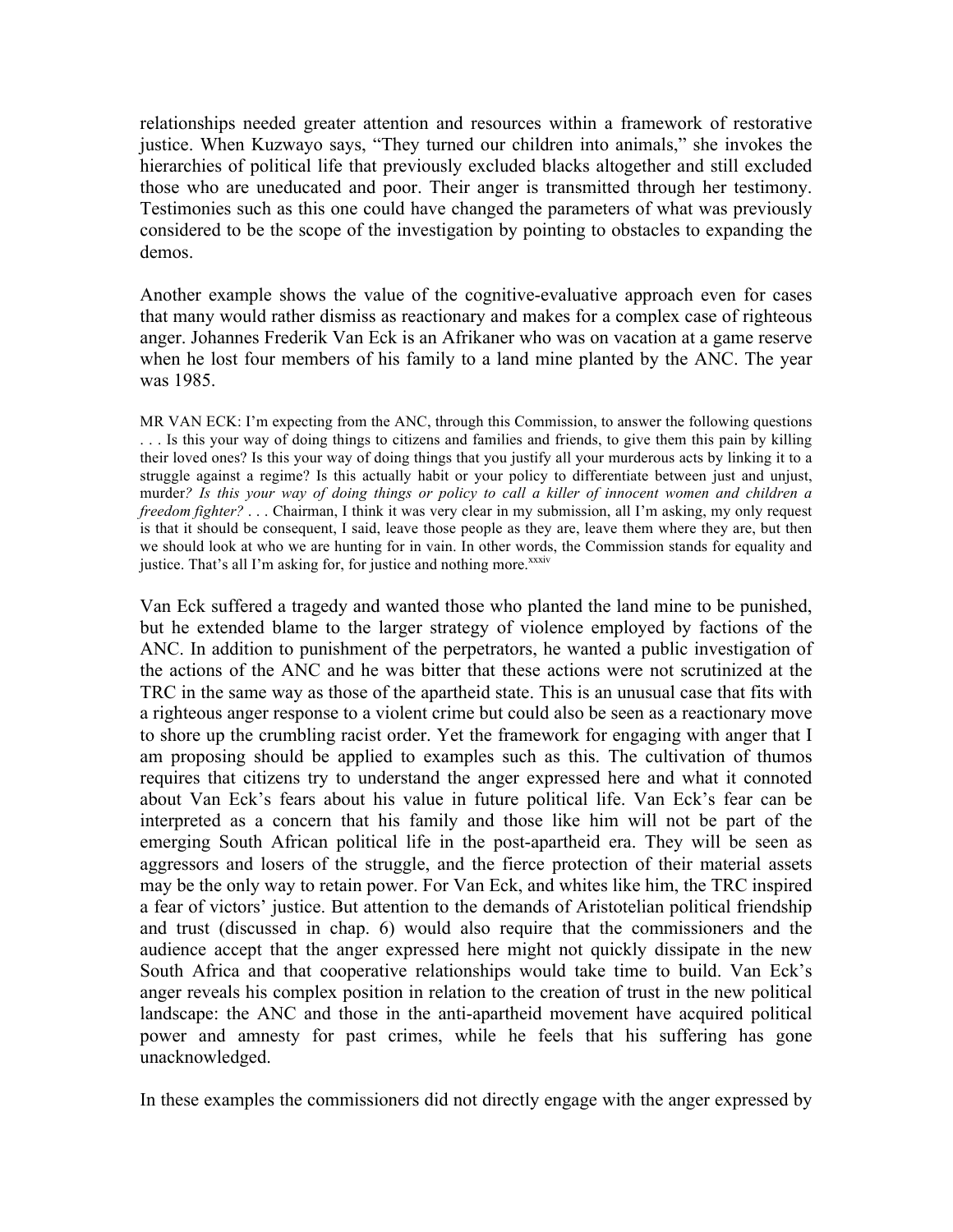those who testified, and their avoidance represents a conventional way of thinking about anger in politics. In the case of Ellen Kuzwayo, they did not explore the connections between the violence and ideology of the past and the challenge of reconstructing the political realm. Focusing on the material evidence and facts about the past was the more obvious way to respond, but an ethics of listening means that the audience (including the commissioners themselves) should be more attuned to the cognitive-evaluative significance of anger as expressed in the testimonies through their assumption and understanding of its value. What is revealed through anger in the testimonies is part of the risk that is then shared by the victim and the audience. The needs and fears expressed in testimony should be considered as the content for the future work of restorative justice. This content takes into account the questions from the commissioners, the official report, and the actions that are begun after the truth commission has concluded its work. The cognitive-evaluative approach relies on active listening in order to determine the complex causes of anger, along with the desires for status and power that are embedded within it. The potential for uptake also provides an opportunity for a tangible response to anger, which may be the best indicator of shared risk necessary for the development of trust. With uptake to the cognitive dimensions of anger, its causes and implications become part of the reality of the audience and not solely that of the victim.

#### **The Confrontational Dimension of Anger**

Listening to testimonies of anger includes considering the type of anger that does not fit the righteous anger model because it is disproportionate, extreme, or erroneous. One reason why proponents of righteous anger suggest these demarcations is because they allow for the distinction between unhelpful rage and helpful anger where only the latter is considered as legitimate. In the aftermath of mass violence, this is not an easy distinction to make, and it necessitates other frameworks for understanding anger, namely, a second important dimension of anger I have termed the *confrontational* dimension. The confrontation contained in the term refers to anger that goes beyond the contained adversarial quality of righteous anger by eschewing obvious solutions or reparations. The confrontational dimension of anger is difficult to respond to and even to coherently follow because of the various antecedents and objects found within its expression.<sup>xxxv</sup> Still, the confrontational dimension of anger often exists alongside the cognitiveevaluative dimension such that a single testimony necessitates both interpretations in order to make sense of its significance.

The confrontational dimension is likely to encompass other negative emotions such as despair as an excessive form of sadness, or hopelessness, and they can be interpreted along the confrontational dimension even though they may not initially be read as anger. The listener should identify the confrontational dimension when she hears parts of the testimony that do not seem to be connected to specific events or to relate to the events in a way that challenges expectations of response or proportionality. They may also appear to be extradiegetic; that is, beyond the purview of the expected narrative of egregious rights violations. The anger that necessitates a confrontational interpretation is often not stated explicitly with a self-identification of anger by the speaker (e.g., "I am angry"). Rather, anger fulfilling the confrontational dimension is distinguished by the cadence of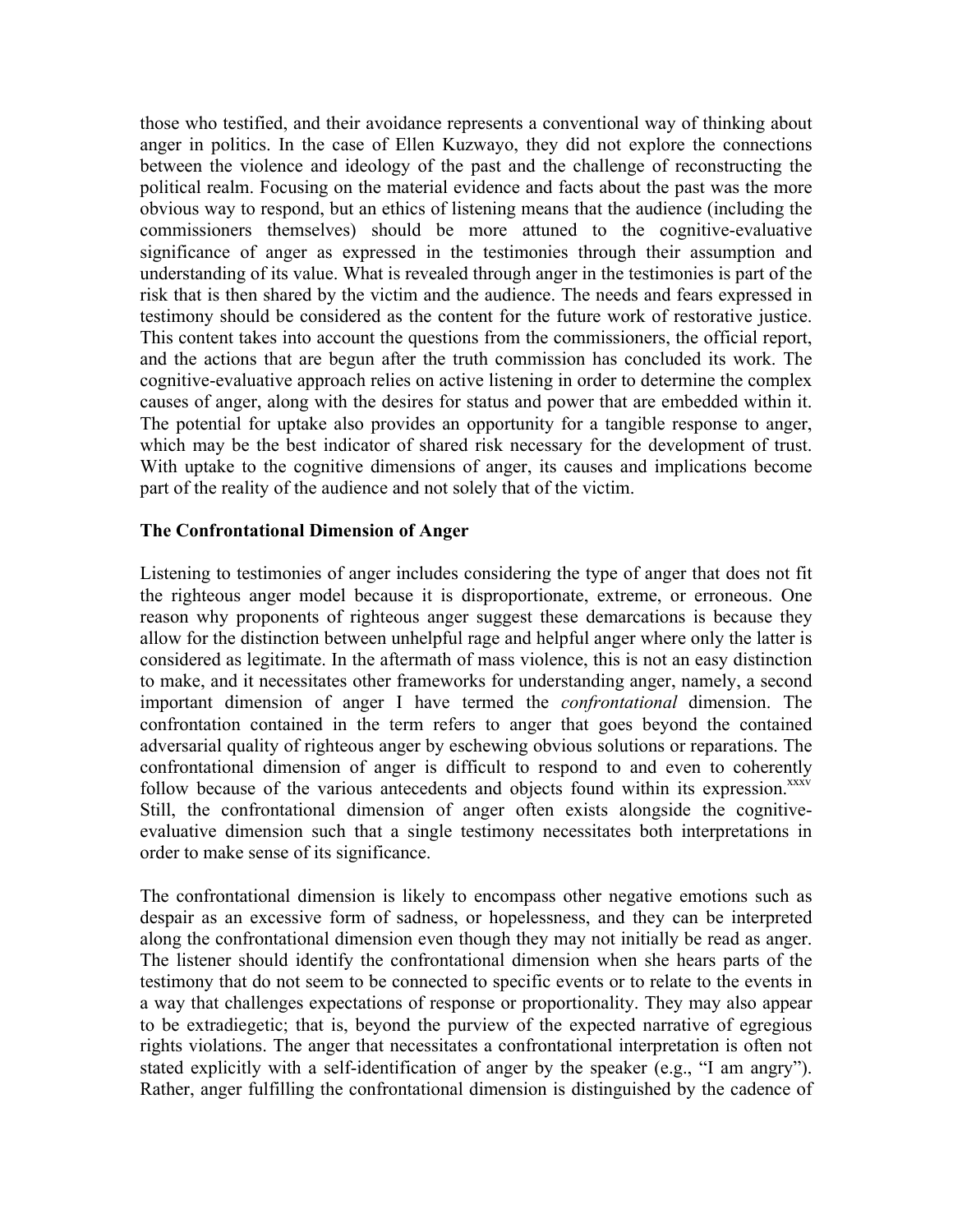speech, repetition, and turns of phrase that together indicate that the witness is grappling with intense sentiments that are connected to her own faults, her need for acceptance by an audience that may not understand, and the paradoxes of participating as a citizen when one cannot stop thinking about the past.

Jean Améry's writing in what Brudholm refers to as the "Zustand" passage captures the confrontational dimension of anger in a powerful way. Améry describes the feelings found in resentment, what he calls "ressentiment," as so conflicted that they give rise to a warped conception of time. He writes, "It did not escape me that *ressentiment* is not only an unnatural but also logically inconsistent condition [*Zustand*]. It nails every one of us onto the cross of his ruined past. . . . *Ressentiment* blocks the exit to the genuine human dimension, the future. I know that the time-sense of the person trapped in *ressentiment* is twisted around, dis-ordered, if you wish, for it desires two impossible things: regression into the past and nullification of what happened."xxxvi Améry's perspective is powerful for showing exactly how interdependent the backward- and forward-looking aspects of resentment can be. He can identify the promise of the future while demanding a nullification of the past. It is not just that the past and the future happen to co-exist in the worldview of a survivor; they are two powerful forces in battle. While indebted to him, Améry cannot follow Nietzsche in his understanding of *amor fati* as the solution to *ressentiment*; embracing the past through a love of fate is an impossible proposition even for someone who understands how *ressentiment* must be "logically inconsistent." Instead, Améry hopes that the listener will also eventually have an unreconciled vision of the past and a sense of the perpetual uneasiness based on what he hears in the anger of victims.

Even without the self-awareness evinced by Améry, the confrontational dimension of anger is valuable (beyond the cognitive-evaluative dimension) for what it reveals about the complexity of the process of citizenship of the period after mass violence, including (1) the speaker's perceived costs of the triumph of restorative justice over retributive justice, (2) the speaker's understanding of the pervasive yet intangible effects of past violence, and (3) the synchronous struggle of the speaker to configure her own life narrative while also communicating a desire for a change in the sphere of the political. On the first point, the confrontational aspect of anger may be an expression of frustration with the process of restorative justice, rather than directed to an instance of violation. If retribution through punishment is one of the goals of anger, then the fact that punishment is, at best, a deferred possibility at the South African TRC gives rise to the need for alternate paths. One is the path of righteous anger discussed above; another is a more diffuse anger that serves as a type of protest against the assumption that the witness will communicate in a conciliatory manner. The "confrontation" embedded in the category is also reflective of the possibility of confrontation with fellow citizens with this type of expression. The excess and variable nature of this dimension of anger seems to be an escalation of emotion, yet it should also be seen as a way to get a more dynamic picture of the lived experiences of the victim and citizen.

The second value of the confrontational approach is to draw attention to the way anger can reveal the invisible and intangible consequences of years of violence. They may be the secondary effects of violence, including the loss of optimism in the future, rather than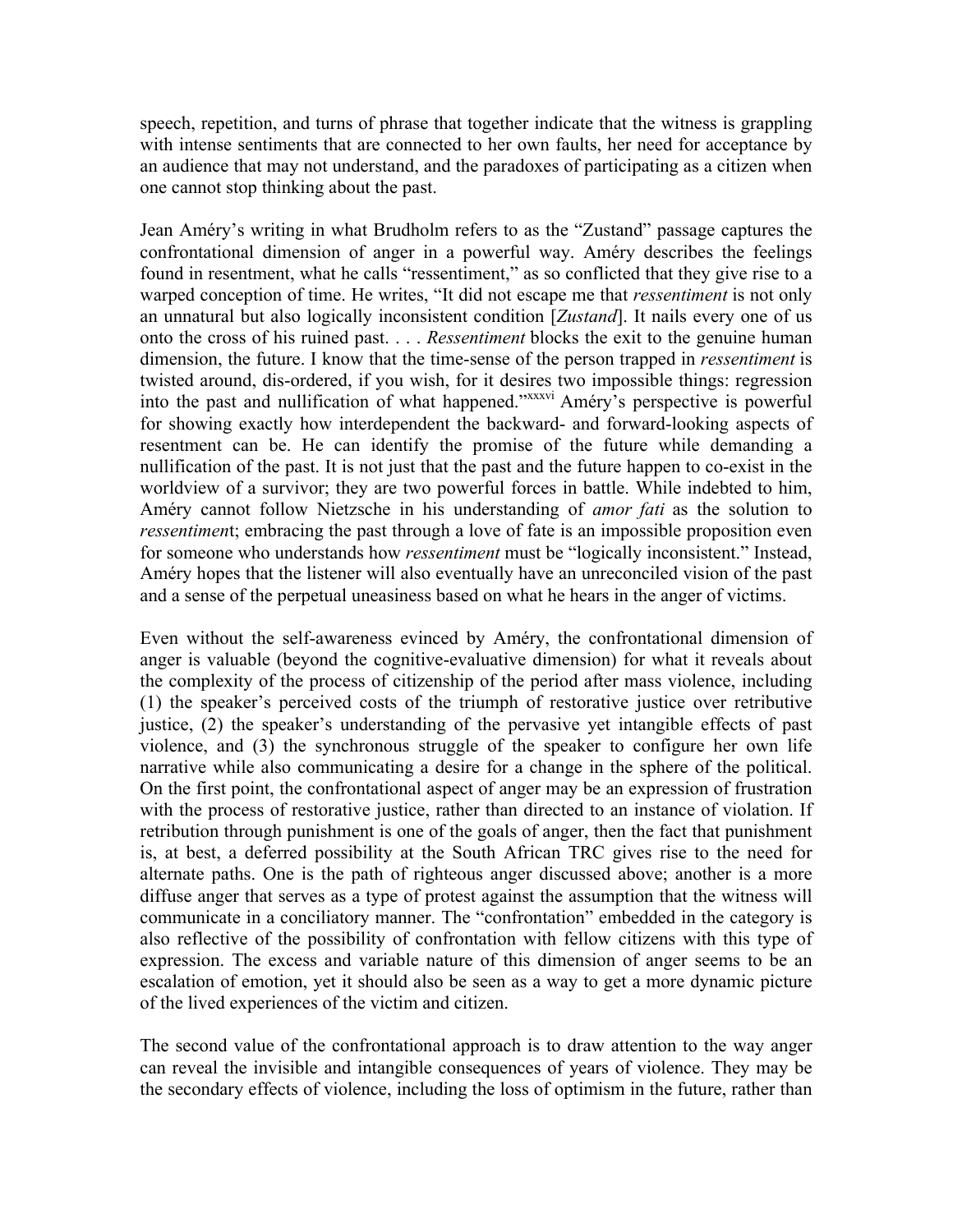the primary effects (torture, death, etc.) of human-rights violations. Lastly, attention to the confrontational dimension may include a witness's frustration with herself in her response to the violence, at the time or on the stand. The speaker may be frustrated that her intensity is undermining other things she hopes the listener will get from her testimony, including details about the violence or desired punishment or a greater incentive to trust her in the future. The witness's anger may also include the conflict of wanting to let the anger of the past go but resisting because the event had such a profound impact on one's life. In this way, the confrontational dimension of anger may occupy a space between demanding recognition as a victim and wanting to be seen as a citizen, even when one is unsure of what that means. Attentiveness to the confrontational dimension of anger means that the audience may pick all these things up and will be attuned to the ways that expressing anger is a challenge for the speaker, including a challenge to the speaker's self-perception of character.

Maria Lugones coins the term "second-order anger" to refer to a type of anger that is decidedly not seeking uptake. More emphatically, uptake may be impossible given the context and content of "second-order" anger. I see strong affinities between her conception and the confrontational dimension of anger in victim testimony as she is critical of how a view of anger as "righteous" is dependent on the largesse of a dominant class for the recognition of its worth. Those who express second-order anger in Lugones's account refuse to accept the righteous anger approach as the only legitimate grounds for anger, which is anger that is legible to the dominant class. Anger, in her mind, must be understood much more broadly than the case of subordinate groups petitioning those who are more powerful. Second-order anger is about the irreconcilability and ultimate incommunicability of the subjective experience of the angry self and other realities. She writes, "This anger echoes or reverberates across worlds. It is a second-level anger. . . . It recognizes this world's walls. It pushes against them rather than making claims with them.<sup>"xxxvii</sup> Second-order anger, consistent with what I am calling the confrontational approach, is a type of existential angst that does not merely want the recognition of membership in the demos or the chance to be on equal footing with elites; it is communicating a more complex reality. Not relying on the assumption of a coherent self, Lugones characterizes this type of anger as evocative of the divided self that desires contradictory ends and is frustrated by the difficulty of communicating them to others. The very attempt at communication may feel like a betrayal of the intensity of experience.

Confrontational anger also finds affinities with Sianne Ngai's description of "ugly feelings," such as envy and paranoia, that she describes as noncathartic and therefore often overlooked as central to action. Ngai contrasts these feelings that are "associated with situations in which action is blocked or suspended" with conventional understandings of righteous anger in political life. The noncathartic feelings she describes are notable because of their long duration; over long periods of time they render visible the nature of obstacles to action and the relationship between different types of obstacles. Ngai's insight can be applied to anger that does not feel like anger, conventionally understood, including the type of anger that appears as irritation or paranoia on the stand. These expressions, following Ngai, should not be read as a weakened instantiation of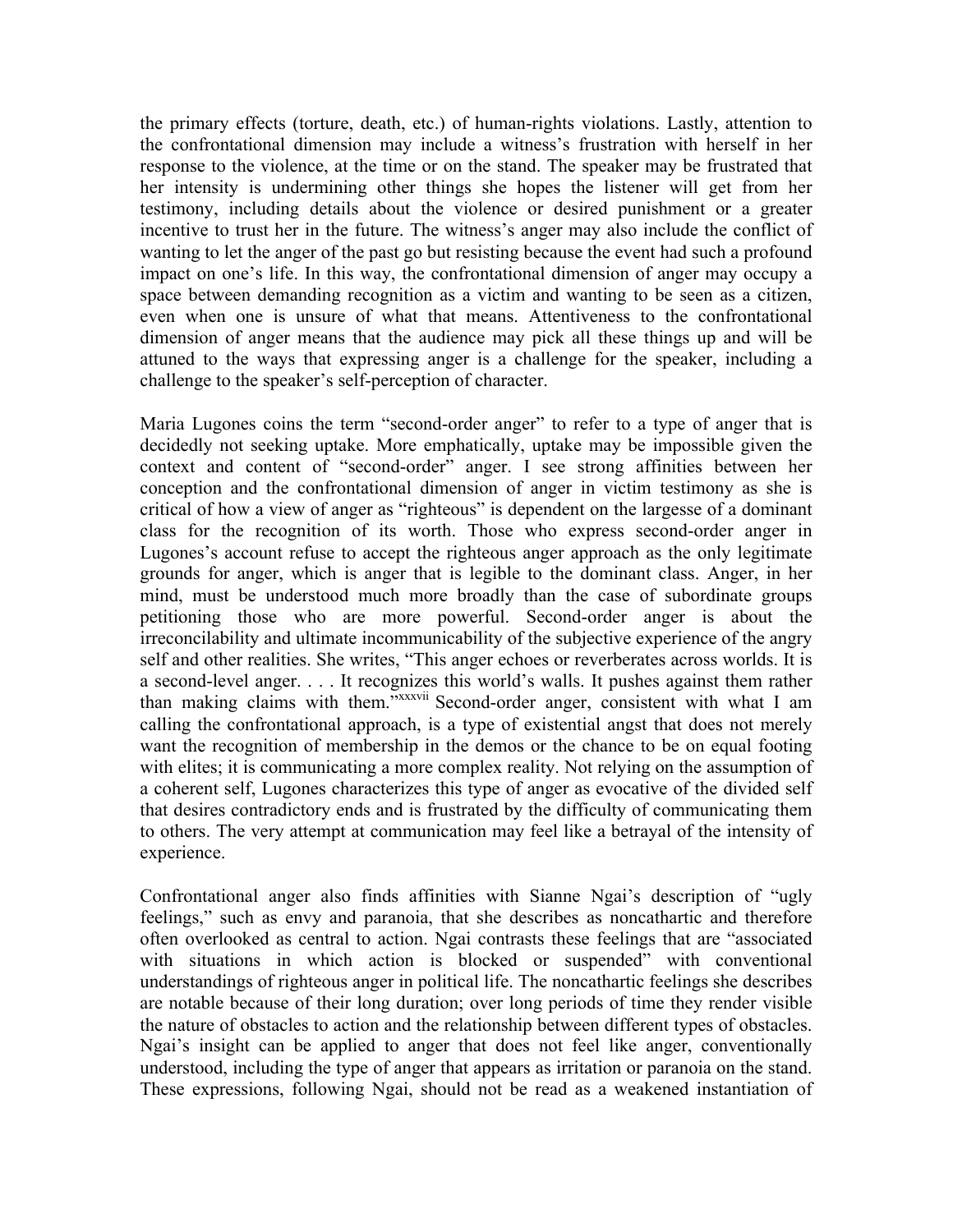righteous anger or as the confused communication of a witness who is unsure of the merit of her case. Instead, I take her to be supporting the need for an alternate approach to a cognitive-evaluative account of the emotions that demands that they be connected to action in a direct way in order to be seen as politically significant. An analysis of the confrontational dimension is one such alternative that would be applicable to emotions of lesser intensity, as well as to heightened ones like rage, because it focuses on what the emotion can communicate in terms of broader political life and about the relationship between the speaker and the audience.

The monograph *There Was This Goat*, by Antjie Krog, Nosisi Mpolweni, and Kopano Ratele, provides an example of the type of narrative that lends itself to the confrontational interpretation of anger.<sup>xxxviii</sup> The authors focus on the testimony of Notrose Nobomvu Konile, one of the mothers of an activist killed as part of the Guguletu Seven.<sup>xxxix</sup>When Konile testified about her son's murder at the hands of the police, the commissioners found it difficult to make sense of her fragmentary ideas and uneven recall of the relevant events. In particular, it was hard to determine whether Konile was presenting the events in chronological order, given that she included a discussion of a dream and parts of conversations with her son from different time periods. As a radio reporter covering the trial, Krog attested to the seeming incoherence of the testimony; yet in retrospect, Krog and the other authors find themselves moved by Konile's language and intrigued by the ways her testimony refuses to submit to easy practices of interpretation. Unsatisfied with the way Konile's testimony was translated and understood at the TRC, the authors explore it further in two critical ways, first through retranslation and then through a visit to Konile's home.

Retranslation entails listening to the testimony in Xhosa, Konile's native language, and then comparing the new English translation with the less accurate one recorded simultaneously during the TRC. Krog and her coauthors are sympathetic to the challenges of simultaneous translation, but they are happy to find that in the retranslation the testimony becomes less fragmented through details about the village where Konile lived and the specific content of her dream. For example, it becomes clear that the dream of the goat represented a bad omen for Konile and the first sign that her life was about to change in a dramatic way. Krog and her coauthors write, "The sequence of forebodings every time Konile saw Pheza, plus the story of the goat dream, indicated that culturally these incidents were connected for her. Konile was communicating a message to the Truth Commission audience that effectively said, 'Long before I heard of my child's death, I was already in pain through the premonitions and the bad dream."<sup>xl</sup> Greater attention to the language and imagery of the testimony revealed an internal logic to her testimony that made it more politically relevant.

Ten years after her appearance at the TRC the authors visited Konile in her hometown, a rural village in the Eastern Cape known for its agriculture and coal production. The unusual landscape of the village further clarified the symbolism present in Konile's testimony, including the salient imagery of the goat and coal. The authors observed improvements in Konile's situation since the TRC, particularly in her increasing ability to use the resources available to her (including money from the TRC Reparations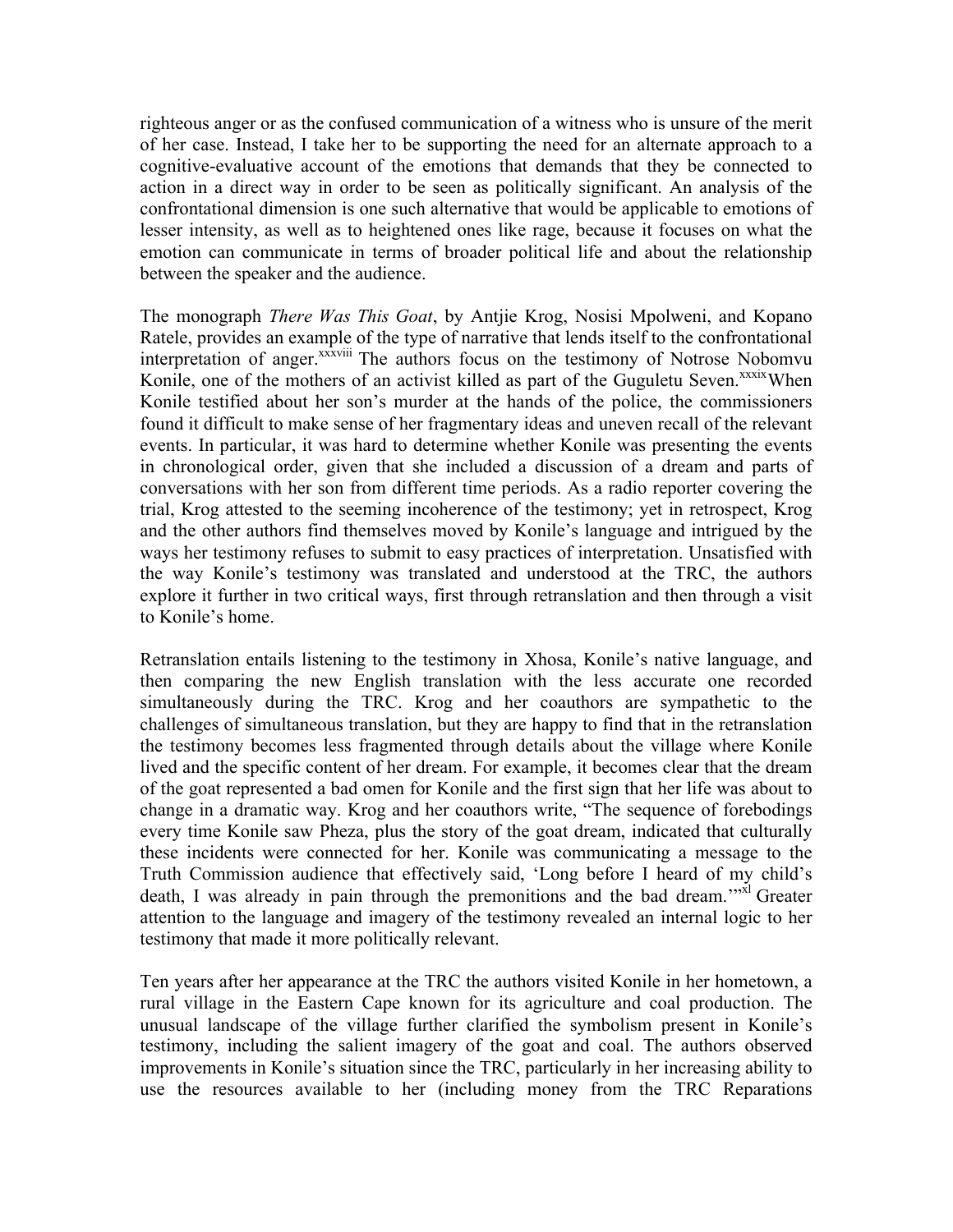Committee) in order to secure a home and take a leadership role in a textile collective.<sup>xli</sup>

The attention Krog, Mpolweni, and Ratele direct toward Konile's testimony and her life afterward is exceptional in its detail. They pay close attention to her choice of linguistic and cultural references, her psychological state, and the perspectives of those around her in order to better understand her experiences of violence and life in the present. Their efforts have lasted far beyond the scope of the truth commission and would have been impossible to replicate for every witness, but their findings are still helpful in considering normative possibilities for interpreting testimonies. First, as mentioned above, their engagement affirms the value of examining the language and emotions of testimonies that seem incoherent or excessive. Konile's recollection of the dream with the goat and its ominous presence in her life reflected the way that the violence of apartheid became integrated with her conscious and subconscious reality. Other references, too, initially point more to Konile's psychological life than to shared concerns but can later be seen as part of a longer story of claiming a civic identity after being identified primarily as a victim.

The confrontational dimension of anger is also relevant in testimonies that contain an elliptical structure and compounded emotions. A cognitive-evaluative approach would miss the impact of the serial concerns expressed, such as in the following testimony. Nomakula Evelyn Zweni was a black anti-apartheid activist who was detained multiple times in the 1960s and 1970s. Testifying about her detention in response to her antiapartheid activism in those decades, Nomakula Evelyn Zweni said,

We burned these places up, there was a bar where I used to live, we burnt it—I am telling you we burnt it. Because they use to call us kaffirs how can you call a person kaffir, what is that—what is kaffir, what is that, what is that? I don't want apartheid at all. You will be beaten up—you would be beaten up in your land by the boers [sic].<sup>xlii</sup>

This short excerpt touches on many concerns: concerns about the apartheid land use policies, arson, the slur "kaffir," and violence committed by white South Africans against Zweni and members of her community. All these concerns become elided, and Zweni's anger is decoupled from any particular incident. Her anger should be seen as tied not only to the violence she experienced but also to the structural implications of apartheid, including the lack of economic opportunities coupled with easy access to alcohol in establishments owned by white South Africans. Similarly, her anger at the term "kaffir," a derogatory term that is now considered hate speech under South African law, is powerful because it refuses uptake or rectificatory response. The multiple objects of her anger reveal part of the interplay between the structural, linguistic, and economic legacies of apartheid and how they cannot be separated in an accounting of the political climate. A cognitive-evaluative approach to her anger could point to the specific experiences that caused Zweni pain, but a more expansive way to engage with her anger is through its confrontational dimension. Note how it provides commentary on the transitional moments that would be difficult to get otherwise.

The confrontational dimension of anger, as seen in the examples of the dream with the goat and the psycho-linguistic response to the term "kaffir," is important because of the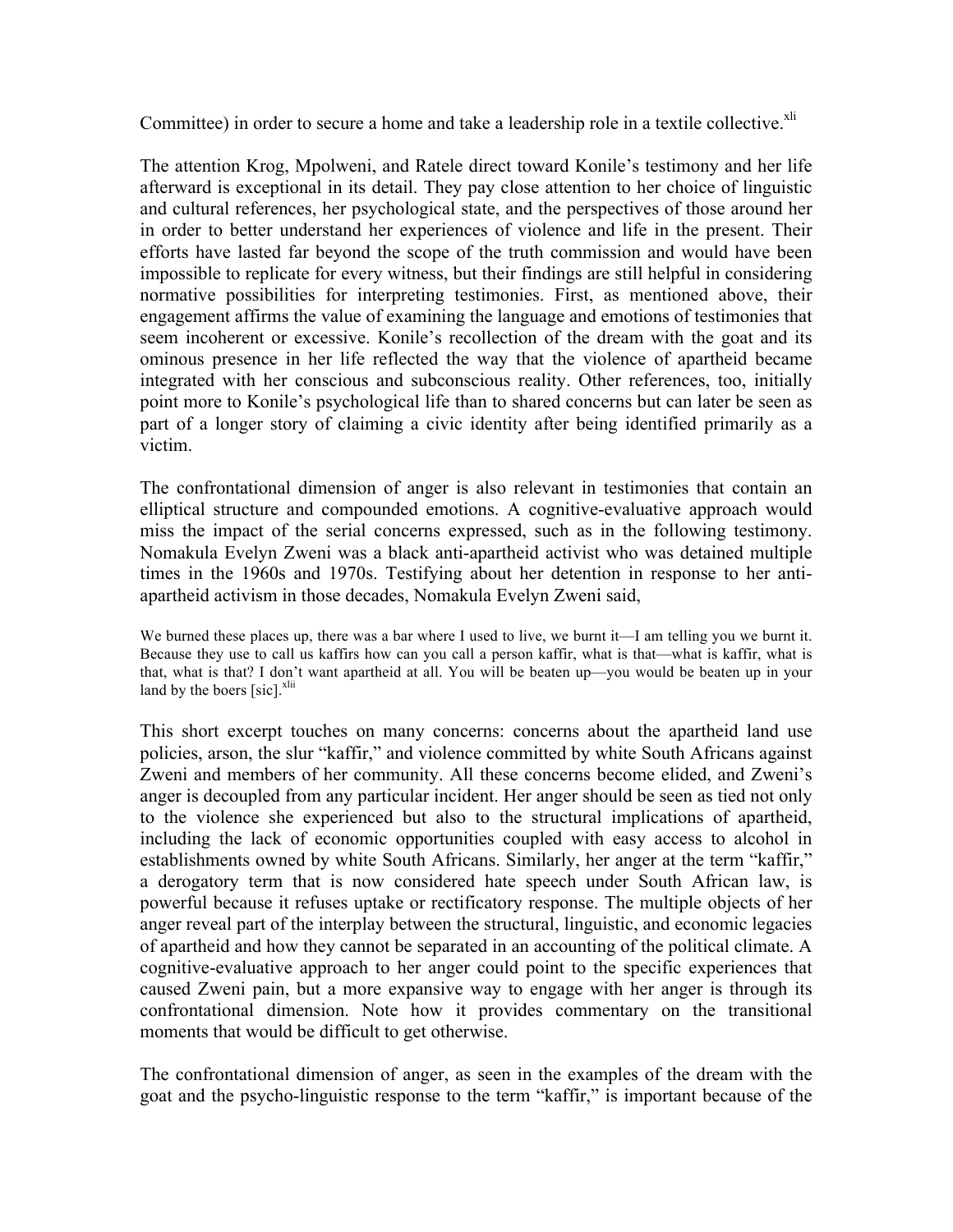way it references the intangible structures of apartheid. The fact that language itself has been shaped by the terms used to implement and enforce the violence of apartheid and the relationship between violence and liberatory goals cannot be easily recast in the utopic space of the truth commission. It is interesting to note that although Zweni's anger and frustration are notable, there is a change in the middle of her testimony. When asked to reflect on the process of testifying at the TRC, she says, "On this date, on the 22nd I do accept reconciliation with both hands."<sup>xliii</sup> She implies this is reconciliation with God, rather than with those who were the perpetrators of crimes in the previous regime. The juxtaposition of these two affective states, anger and reconciliation, within a single testimony further speaks to the importance of having multiple approaches to understanding the relationship between anger and political life. Expecting a contradiction in expressions of anger may be the most productive place for the listening audience to start. The response from the commission under ideal conditions is, as described by Améry, to allow the paradox and incommunicability of the testimony to be heard and allowed to exist without coercion or extensive mediation. The confrontational dimension of anger does not necessitate immediate uptake but demands a type of attention that shows acknowledgment of the risk taken in its expression.<sup>xliv</sup>

#### **The Kinetic Dimension of Anger**

The kinetic dimension of anger refers to anger's significance as a source of energy for political life. It is not connected to the conceptual issues of redress or contradiction as found in the cognitive-evaluative and the confrontational dimensions. Instead, the kinetic dimension operates on the level of visceral experience and the recognition of shared humanity.

Appreciating the kinetic dimension of anger means understanding it as the potential for social change. This is akin to appreciating the inspiring quality of a mass protest or an impassioned musical performance, even if one does not agree with or relate to the content. Those tasked with maintaining institutions may try to deny this type of energy by insisting on impartiality and evenhandedness, or they can appreciate it as the enlivening force of thumos. The most urgent and compelling political questions carry with them a high level of intensity, and this intensity should be better appreciated on the questions' own terms, distinct from the cognitive-evaluative and confrontational dimensions.

In considering the effects of anger's intensity, Robert Thurman makes a useful distinction between anger as energy and anger that is bound up with hate.<sup> $x/v$ </sup> Thurman structures his essay *Anger* around forging a path between these two different ways of experiencing anger. He uses the term "resigning to" anger to refer to a wide range of perspectives that see the power and volatility of anger as integral to human life and as necessary for defending religious ideals or fighting against oppression (this is similar to the righteous anger account discussed above). In truth, much of my argument here could be seen to t Thurman's category of "resigning to anger." He might point out that while giving anger a more central place in discussions of transitional justice may seem new, the feeling that anger should be justified and excused is long-standing and misguided. On the other side of the debate, he writes that there exists a tradition of "resigning from anger" that is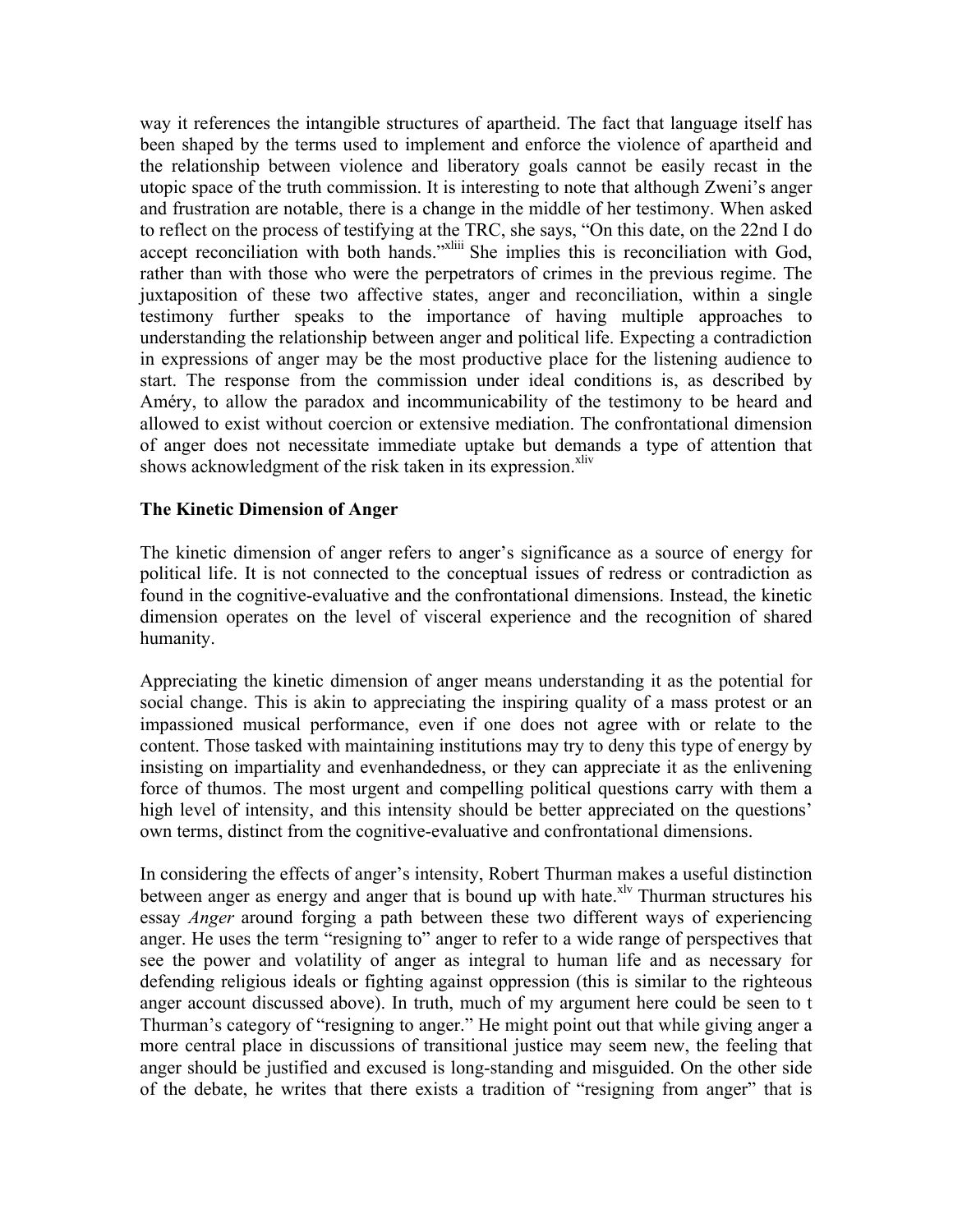equally misguided. This perspective is found in Seneca's discussion of the futile attempt to control, harness, and understand anger as well as is in the Buddhist tradition that situates anger in an understanding of nonattachment (to objects or concepts) and nondualism. In the Buddhist tradition, anger is another type of delusional attachment that gives the individual self-illusory importance and meaning.<sup>xlvi</sup> An ontology of nondualism further reveals how anger relies on a dualism between victim and perpetrator, a vision which betrays the reality of the interconnectedness of all things. Anger directed at an oppressor does not make sense in Buddhist thought because it must be directed at oneself as well since the self is the conduit of experiencing anger. This makes the possibility of resolution difficult to fathom. Thurman suggests that while these concerns must be kept in mind, a middle path is also available, one of appreciating the particular energy of anger. As he describes it,

Anger's explosive energy becomes the bright blue-black sapphire radiant laser light of absolute purity wisdom, the completely inexorable, relatively absolute energy that absorbs all differences and oppositions, that destroys all obstructions, dissects all complexities and knots of resistance to freedom, that consumes death and life and all between in the infinitely free. It is so powerful in its destruction of all egotism and confusion it cannot be opposed. It is freedom itself, it is freedom that is free of freedom even, free of being free, and so is infinitely present in every level of sensitive and creative relationships.<sup>xlvii</sup>

While not completely rejecting the ideal of resigning from anger that comes from nonattachment and nondualism, Thurman recognizes that anger remains a fundamentally creative force and the most powerful energy to which human beings have access. By calling it a "freedom that is free of freedom even, free of being free," Thurman suggests that anger is not trapped or defined by established concepts of freedom and restraint because it is the force that creates such a tension in the first place. Anger is not dependent on being released, expressed, or accepted; this is an erroneous way to think of its power. Rather, it is a force that destroys "differences and oppositions," but to allow it such power necessitates a paradoxical resignation from it. Thurman suggests holding on to the raw energy of anger while detaching from the specificity of its cause, a perspective that could be fruitfully carried over into the political sphere.

Engaging with the raw energy of anger in witness testimony is perhaps best accomplished in person, or in the video or audio recordings of a truth commission. Written transcripts, which may be useful for understanding the cognitive-evaluative and confrontational dimensions, cannot capture this aspect. Catherine Cole's writing on the TRC argues that this is precisely the aspect many people have overlooked in their commentary about the TRC. She references the testimony of Nomonde Calata, who broke into a mournful scream, and says, "The importance of this sound—a wail that transcended language and, in doing so, captured something elemental about the experience of gross violations of human rights—indicates the degree to which the physical expression was central to the TRC."xlviii Here Cole is talking about the energy of that cry as paradigmatic of the TRC, but at the same time, she intuits an interpretation of it that is similar to righteous anger. Thurman's analysis pushes for a way to separate these two interpretations: Calata's scream can provide energy for political life apart from being connected to the desire for revenge and the punishment of her husband's killer.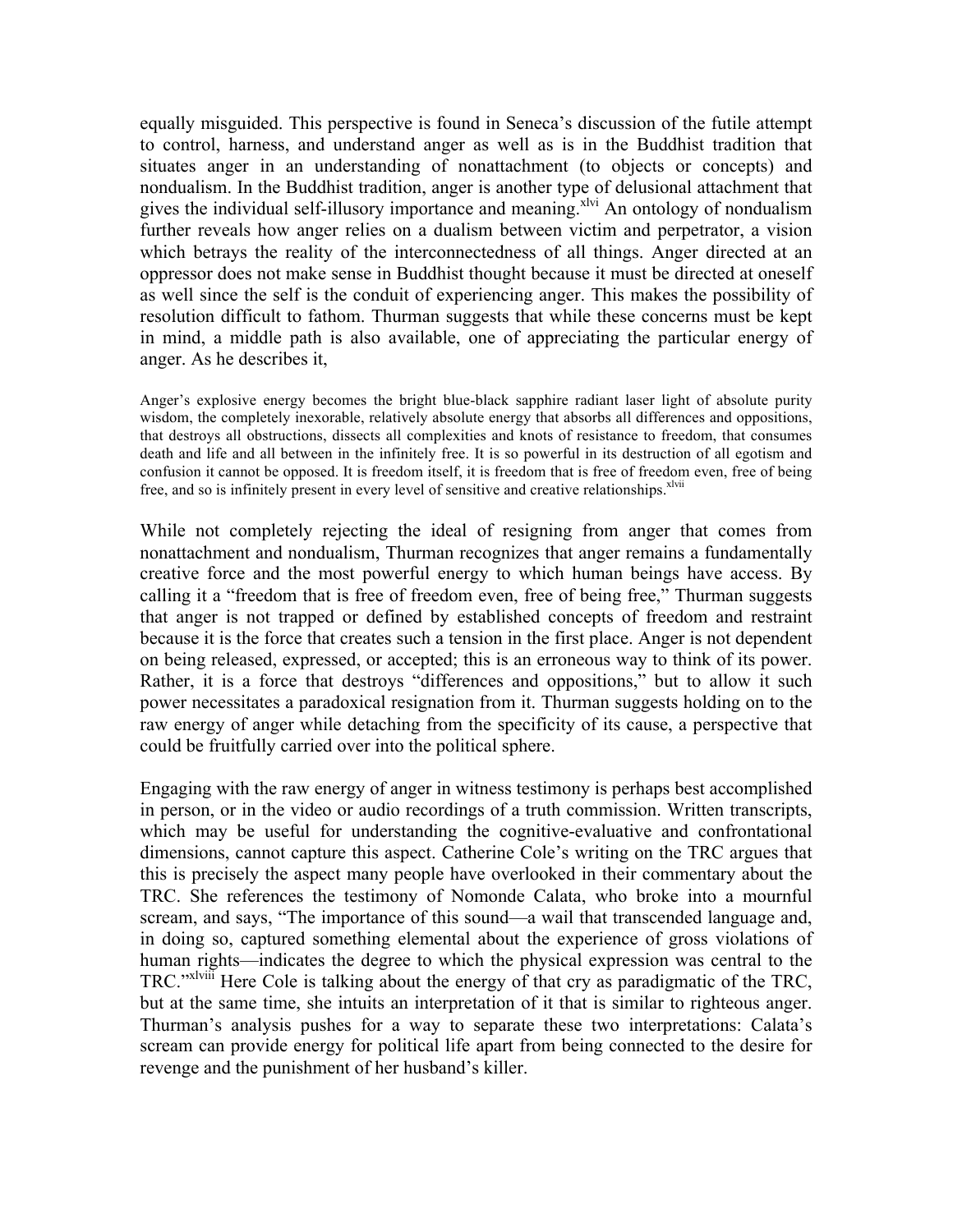The kinetic dimension of anger should not just be seen as the irrational backdrop for the rationality of the logos as embedded in anger. I follow Cavarero in suggesting that the voice, the visceral and sonorous expression of the human body, is important for politics in ways that go beyond reasoned speech because of what the voice reveals about the uniqueness and relationality of a person (the ability to share experiences with strangers).<sup>xlix</sup> The particular tone, modulation, and cadence of an individual's voice are highly idiosyncratic and can betray the speaker's fears and skepticism even when the words she uses suggest otherwise. The voice is the instrument that connects the witness who begins as a victim to her subsequent identity as citizen, and attention to voice via the kinetic dimension of anger draws attention back to the process of listening. Cavarero desires a shift from the metaphor of sight, which she claims has dominated Western metaphysical thinking, such that truth becomes unconcealment against a perceived stable landscape, to that of hearing, an activity marked by attending to the succession of sound amidst a dynamic field. $\frac{1}{1}$ 

Like the scream of Nomonde Calata, Antigone's mournful cries have been interpreted as a type of primitive reaction to grief and a universally recognizable female gesture of putting commitment to one's family against the needs of the state. Honig finds this reading to be a disservice to understanding Antigone's political significance and to the concept of natality, which I would also consider a kinetic force. Part of Honig's analysis on *Antigone* involves rethinking the meaning of sound. She writes, "Parody, mimicry, and citation postulate not just worded repetition but also intonation and inflection" and says further that sounds can be listened to not just as a complement to the "logos" of language but also as forces that disrupt and inspire it in explicitly political ways.<sup>li</sup> The sounds of anger, the very things that make it difficult to interpret using a cognitiveevaluative lens, can provide greater meaning and significance to the other parts of the testimony because of the relationship between sound and word, often through homonyms and wordplay. Just as Antigone's cries and screams put forth resistance and hopes for an alternate political order, so do the sounds of testimony heard at a truth commission.

Sartre's understanding of the emotions provides another perspective on the kinetic dimension. For him, expressions of emotion are magical transformations of the world; starting in the body but finding a home in the world, they are responses to events and obstacles that disrupt automatic causal linkages.lii He considers emotions to be magical because of their unexpected force and location within the physiology of the body, as well as the connection that is forged between the body and the object that initiated the response. Moreover, they defy patterns of logic in their ability to foment intensity and attachment. The strong intentionality of the emotions present in Aristotle and Solomon is found again in a different capacity in Sartre's reading because of the connection he wants to draw between the object of emotion and the subject. Yet, it is his description of the quickening sensation of the emotions that warrants attention here; as audience members listen to testimony, the expression of anger, even when they do not agree with or understand its antecedents, is in Sartrean terms a powerful impulse to transform the world, and the kinetic energy of anger allows individuals to forge connections with others through its communication, even when retribution and repair are not possible. To witness anger is to experience how the energy of anger circulates, permeates, and electrifies all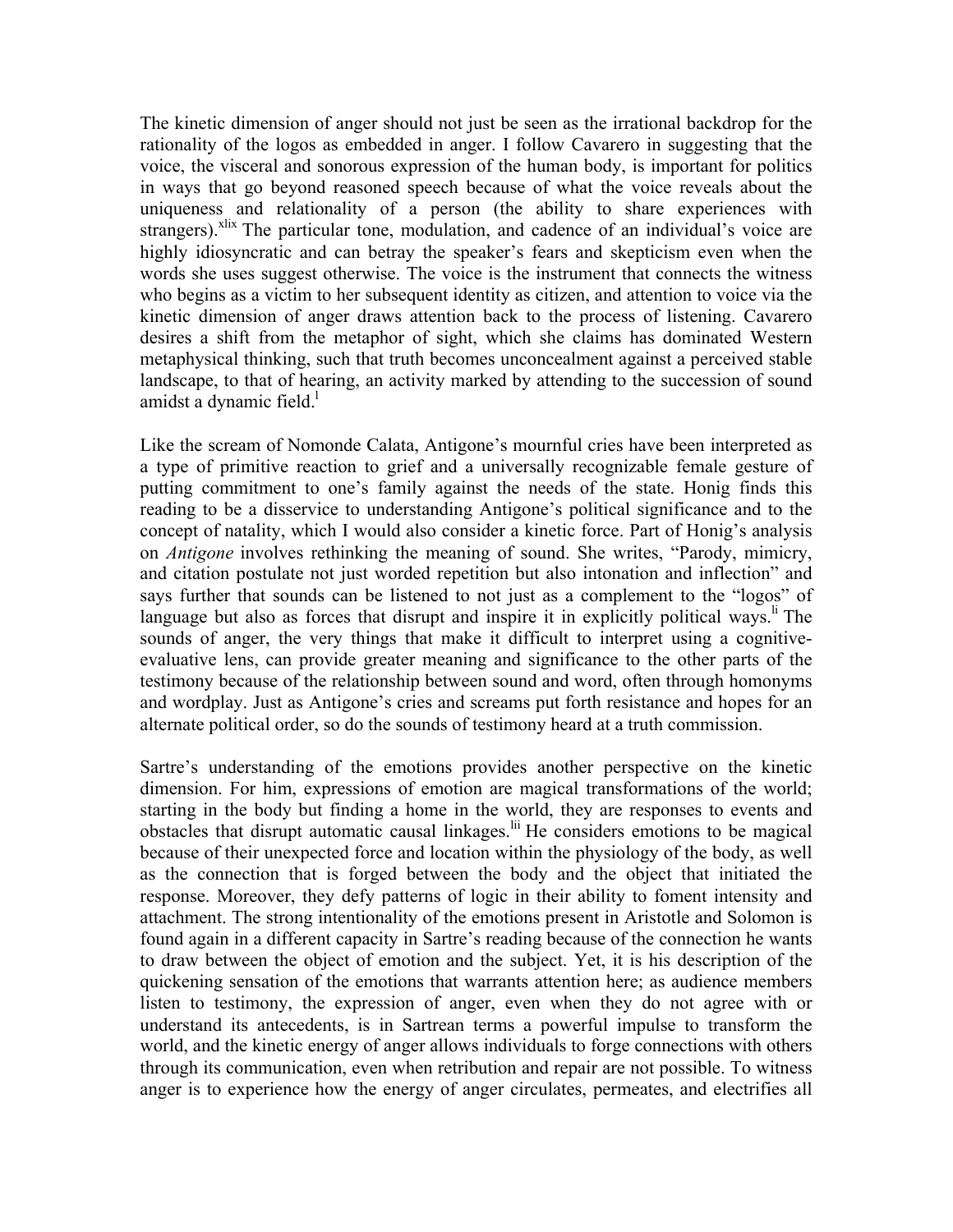who encounter it. Anger is not death; it is the opposite of death and has an impact on those who listen to it that is not dependent on being able to respond but rather comes from its expression of the visceral human desire to survive and be heard.

The three dimensions of danger described here—the cognitive-evaluative, the confrontational, and the kinetic—speak to the understanding of anger as a complex lifegiving force. Expecting anger's contradictions and the movement between different dimensions in the process of listening can open up a transformed type of communication between victim and audience. Each of the dimensions of anger reveals insights about the speaker's experiences and the challenges to establishing a new political culture with an expanded demos. Thus, the goal is not the disclosure of anger for its own sake or for the purpose of catharsis, but for civic interactions that are generative of trust, the focus of the next chapter.

<sup>&</sup>lt;sup>i</sup> Audre Lorde, *Sister Outsider* (Trumansburg, NY: Crossing Press, 1984). For an overview of five approaches to understanding the emotions (sensational, behavioral, evolutionary, evaluative, and cognitive), see Cheshire Calhoun and Robert C. Solomon, eds., *What Is an Emotion? Classic Readings in Philosophical Psychology* (New York: Oxford University Press, 1984); Martha Craven Nussbaum, *Upheavals of Thought: The Intelligence of Emotions* (New York: Cam bridge University Press, 2001); Antonio R. Damasio, Descartes' *Error: Emotion, Reason, and the Human Brain* (New York: G. P. Putnam's Sons, 1994).

ii Remy Debes, "Neither Here Nor There: The Cognitive Nature of Emotion," *Philosophical Studies: An International Journal for Philosophy in the Analytic Tradition* 146, no. 1 (2009).

iii Jaggar notes that the interplay between the intentional and unintentional aspects of the emotions must be valued in a cognitive-evaluative approach. Emotions "have both 'mental' and 'physical' aspects, each of which conditions the other; in some respects, they are chosen, but in others they are involuntary; they presuppose language and a social order. Thus, they can be attributed only to what are sometimes called 'whole persons,' engaged in the ongoing activity of social life." Alison M. Jaggar, "Love and Knowledge: Emotion in Feminist Epistemology," in *Women, Knowledge, and Reality: Explorations in Feminist Philosophy*, ed. Ann Garry and Marilyn Pearsall (New York: Routledge, 1996), 173.

<sup>&</sup>lt;sup>iv</sup> There are affinities between the way I situate the value of anger for political life and Tarnopolsky's work on shame. She writes, "I argue that shame points simultaneously inwards to what the individual desires and believes, and outward to the world of other individuals and groups, as well as to the laws and practices within which he moves and lives. This bipolar or two-directional character of shame is reflected in the fact that it involves the cognitive-affective gaze of an other that reveals a certain inadequacy in the self." Christina H. Tarnopolsky, *Prudes, Perverts, and Tyrants: Plato's Gorgias and the Politics of Shame* (Prince ton, NJ: Princeton University Press, 2010), 17.

<sup>v</sup> See Damon Linker, "The Uses of Anger," *First Things* 121 (2002); Jen McWeeny, "Liberating Anger, Embodying Knowledge: A Comparative Study of Maria Lugones and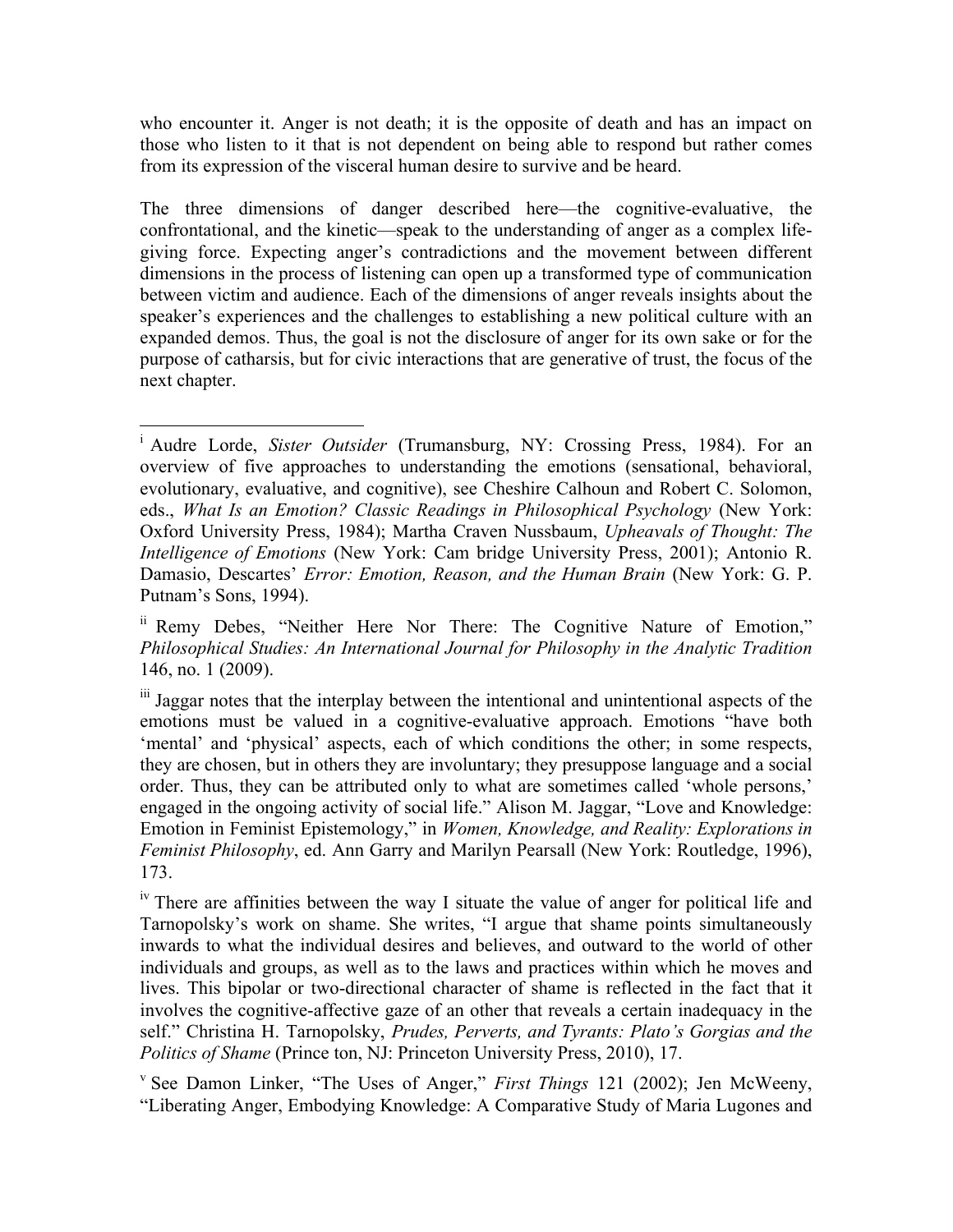<u> 1989 - Andrea San Andrea San Andrea San Andrea San Andrea San Andrea San Andrea San Andrea San Andrea San An</u> Zen Master Hakuin," *Hypatia* 25, no. 2 (2010); Elizabeth V. Spelman, "Anger and Insubordination," in *Women, Knowledge, and Reality: Explorations in Feminist Philosophy*, ed. Ann Garry and Marilyn Pearsall (New York: Routledge, 1996); Gabriele Taylor, *Deadly Vices* (New York: Oxford University Press, 2006); Kenneth S. Zagacki and Patrick A. Boleyn-Fitzgerald, "Rhetoric and Anger," *Philosophy and Rhetoric* 39, no. 4 (2006); Peter F. Strawson, *Freedom and Resentment, and Other Essays* (London: Methuen, 1974).

 $v<sup>i</sup>$  I agree with Lisa Tessman that although the types of social justice concerns that motivated King and Mandela are impossible to contextualize within Aristotle's understanding of slavery, his concept of eudaimonia can still be useful in thinking about the practices of what she calls "liberatory movements." Lisa Tessman, *Burdened Virtues: Virtue Ethics for Liberatory Struggles* (New York: Oxford University Press, 2005).

<sup>vii</sup> My own perspective has been shaped by the significant work done within black feminist thought that has considered anger as a response to both racism and sexism. See Lorde, *Sister Outsider*; bell hooks, *Killing Rage, Ending Racism* (New York: Henry Holt, 1995); and Patricia Hill Collins, *Fighting Words: Black Women and the Search for Justice* (Minneapolis: University of Minnesota, 1998).

viii The three dimensions of anger I describe here are frames by which to understand the significance of anger. I am not suggesting that victims necessarily realize or plan for their testimonies to be interpreted in these ways, but there may be a value to making these dimensions explicit at the beginning of a truth commission, especially for the listening public.

ix Calhoun and Solomon, *What Is an Emotion?* 318.

<sup>x</sup> Ibid.

 $\frac{\text{xi}}{\text{N}}$  Ibid., 324.

xii Jon Elster, *Alchemies of the Mind: Rationality and the Emotions* (Cambridge: Cambridge University Press, 1999), 271. (Emphasis added.)

xiii Tarnopolsky, *Prudes, Perverts, and Tyrants*.

xiv See Aristotle, *The Nicomachean Ethics* (Oxford: Oxford University Press, 1998), and *On Rhetoric*, trans. George A. Kennedy (New York: Oxford University Press, 2007).

 $X<sup>xv</sup>$  By using Aristotle as a way to investigate the cognitive significance of anger and its application to testimonies, I do not mean to suggest that the Greek definition is universal or that other languages parallel the emphasis on slight in their definitions of anger. For discussion of the cultural variations of anger, see Catherine Lutz, "Emotion, Thought, and Estrangement: Emotion as a Cultural Category," *Cultural Anthropology* 1, no. 3 (1986); Anna Wierzbicka, *Emotions across Language and Cultures: Diversity and Universals* (Cambridge: Cambridge University Press, 1999); James R. Averill, *Anger and Aggression: An Essay on Emotion* (New York: Springer-Verlag, 1982); Carol Zisowitz Stearns and Peter N. Stearns, *Anger* (Chicago: University of Chicago Press, 1986).

xvi Aristotle, *On Rhetoric*, 116.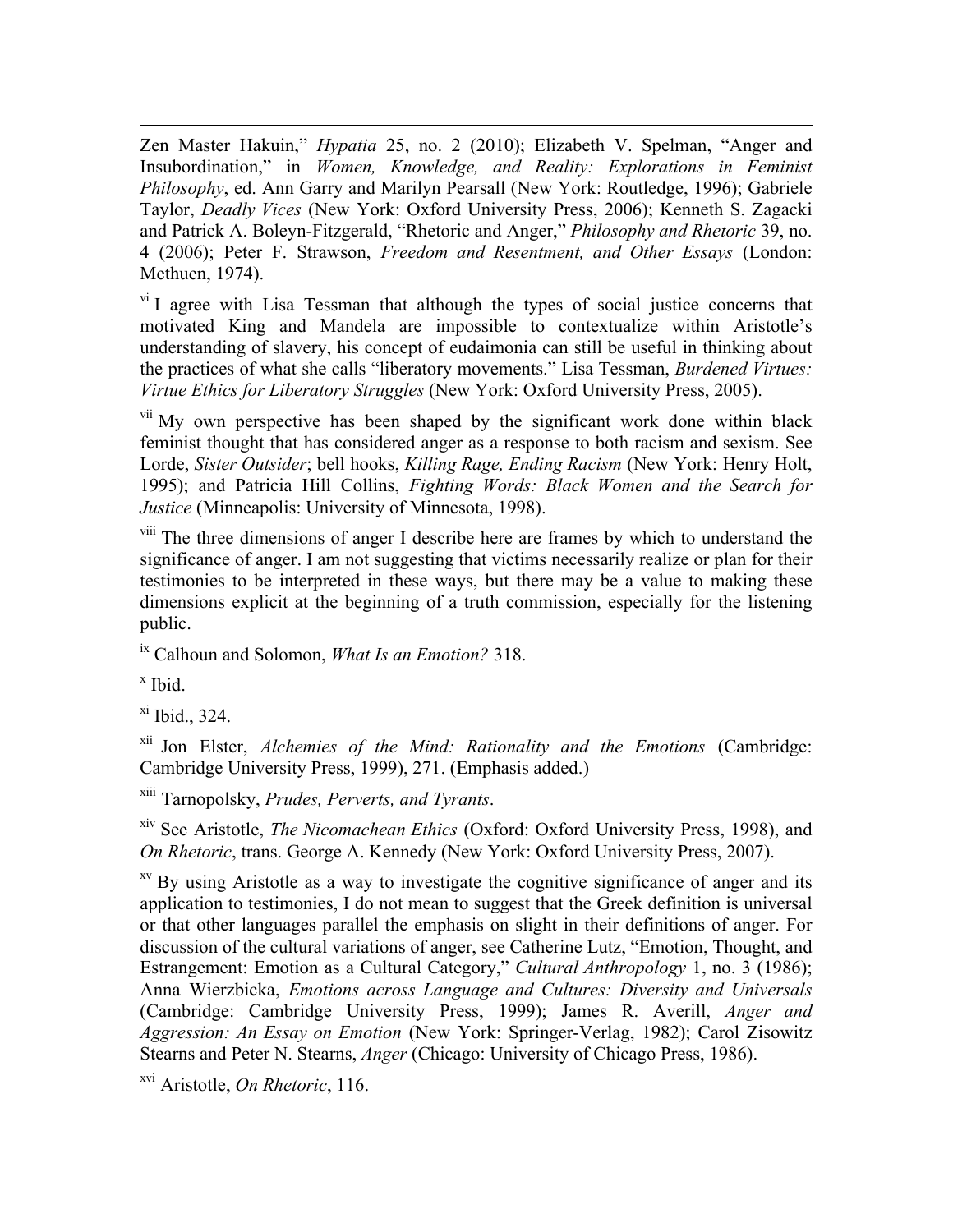<sup>xvii</sup> "It is evident that the causes of anger, in Aristotle's view, are far more limited than is the case in English. Anger is not a response to harm as such, even when the harm is intentional. It is not that one is indifferent to deliberate injury, of course, but one reacts to it, if I understand Aristotle correctly, not with anger but with hatred or hostility." David Konstan, *The Emotions of the Ancient Greeks* (Toronto: University of Toronto Press, 2006). The anger contained within testimony at a truth commission does not necessarily fit into the narrow definition, but I consider Aristotle's insights to be valuable more broadly.

xviii Fisher evocatively describes anger as a warning about the potential for future violence: "Anger within an ongoing series of actions does two things. It looks backward to put a frame around what has just occurred, and announces that a diminution of the perimeter of the self, of what I think I deserve, has just taken place. But then it also looks forward, putting the other on notice that any next action will be costly, and for that reason, just as in the strategy of tit-for-tat, anger imagines a future made up of escalating acts that might have taken place if this one had not been protested. Anger insists they not take place and attempts to make them unthinkable. In anger, the first injury is regarded as a test." Philip Fisher, *Vehement Passions* (Princeton, NJ: Princeton University Press, 2002), 187.

 $\frac{x}{x}$  It is interesting to note that, in his analysis of Aristotle's language and politics, Konstan sees anger, rather than hatred, as the basis for genocide in Greek accounts. David Konstan, "Anger, Hatred, and Genocide in Ancient Greece," *Common Knowledge* 13, no. 1 (2007).

xx Barbara Koziak, *Retrieving Political Emotion: Thumos, Aristotle, and Gender* (University Park: Pennsylvania State University Press, 2000).

xxi Plato, Richard W. Sterling, and William C. Scott, *The Republic*, 1st ed. (New York: Norton, 1985).

xxii Koziak, *Retrieving Political Emotion*, 96–97.

xxiii See William V. Harris, *Restraining Rage: The Ideology of Anger Control in Classical Antiquity* (Cambridge, MA: Harvard University Press, 2001).

 $xxiv$  Ibid., 275.

xxv See Simon Kemp and K. T. Strongman, "Anger Theory and Management: A Historical Analysis," *American Journal of Psychology* 108, no. 3 (1995); Averill, *Anger and Aggression*.

xxvi "Outlaw emotions are 'inappropriate' emotions, that is, emotions that are considered disproportionate to the circumstances or that are occasioned by stimuli that do not normally elicit those responses. A woman might be humiliated, saddened, or infuriated, not flattered, by leers and whistles on the street. Her boss's or clients' bawdy jokes might prompt her to retreat into her shell or arouse her indignation instead of the laughter and camaraderie that these humorists expect. The prevailing norms and values that govern interpretations of subjective experience classify these ostensibly misdirected or overblown emotions as aberrations and make it impossible to see them for what they are." Diana Tietjen Meyers, "Emotion and Heterodox Moral Perception: An Essay in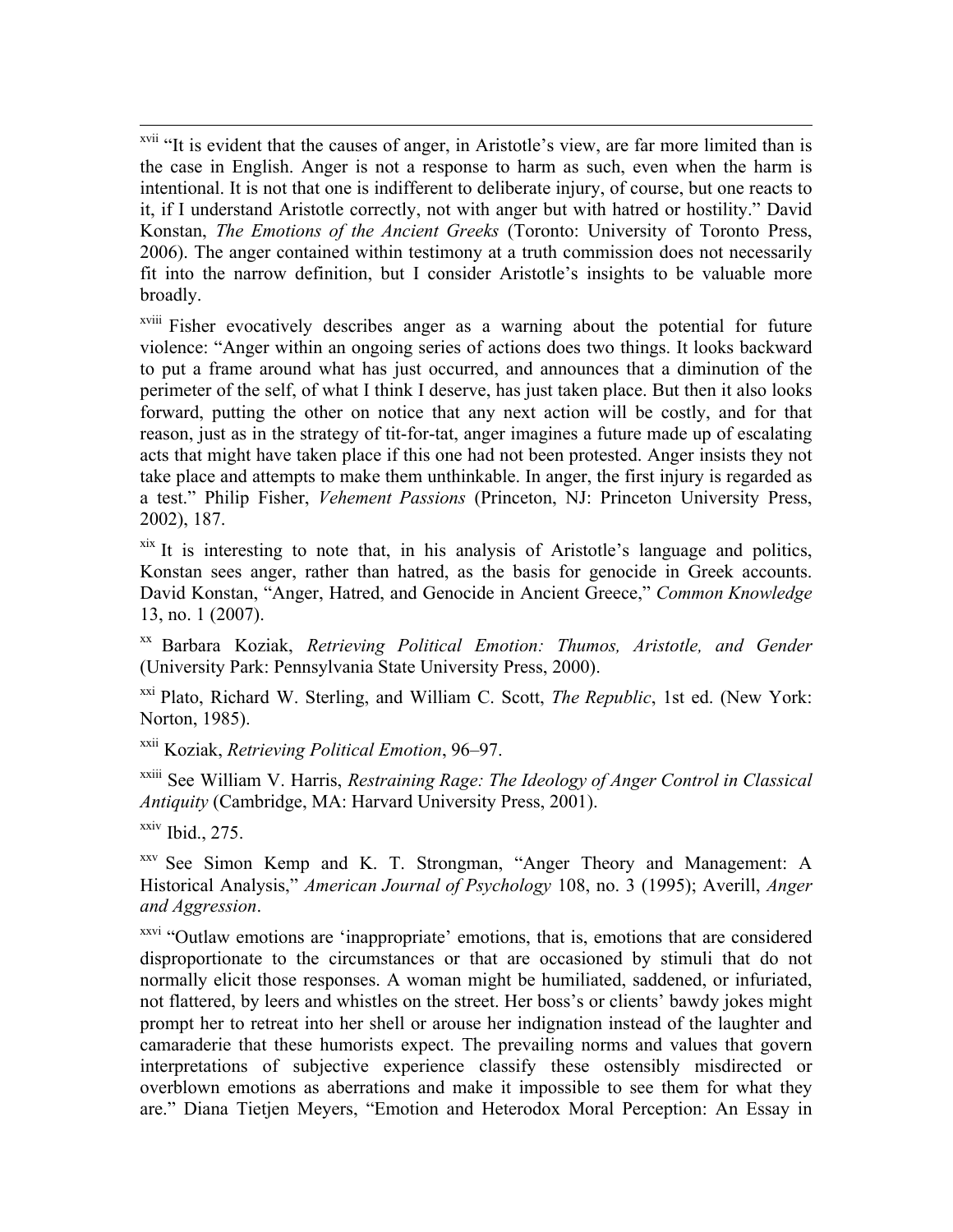Moral Social Psychology," in *Feminists Rethink the Self* (Boulder, CO: Westview Press, 1997), 145.

<u> 1989 - Andrea San Andrea San Andrea San Andrea San Andrea San Andrea San Andrea San Andrea San Andrea San An</u>

xxvii Spelman, "Anger and Insubordination," 267.

xxviii Spelman's writing can nicely be applied to the case of truth commissions emphasized here: "The censorship of anger is a way of short-circuiting, of censoring, judgments about wrong-doing . . . to silence anger may be to repress political speech." Ibid., 272.

xxix Testimony of Lendiso Richard Ndumo Galela, South African Truth and Reconciliation Commission, Grahamstown, South Africa, April 8, 1997. No case number. Emphasis added.

 $xxx$  In actuality, the Reparation and Rehabilitation Committee of the TRC was widely criticized for not providing more material reparations to the victims. In 2003, President Thabo Mbeki announced that families of victims would receive a payment of \$3,900, amounting to a total far less than the TRC had recommended. Ginger Thompson, "South Africa Will Pay \$3900 to Apartheid Victims' Families," *New York Times*, April 16, 2003.

xxxi Testimony of Ellen Kuzwayo, South African Truth and Reconciliation Commission. Soweto. July 22, 1996. No case number. Kuzwayo was a well-known activist, and her death was covered in the international press. Donald J. McNeil Jr., "Ellen Kuzwayo, Anti-Apartheid Crusader, Dies at 91," *New York Times*, April 22, 2006.

xxxii Testimony of Ellen Kuzwayo, TRC Soweto. July 22, 1996. No case number. Emphasis added.

xxxiii Both the Galela and Kuzwayo testimonies focus on how black manhood has been affected by the violence and the transition. This attention to gender is part of what could be revealed in a cognitive-evaluative account and later connected to the work of restorative justice.

xxxiv Testimony of Johannes Frederik Van Eck, TRC Nelspruit, September 3, 1996. Case Number 0707. Emphasis added.

xxxv Brudholm's concept of nested or compounded resentments is useful here. He writes, "To the degree that the victim's response to various post-atrocity policies or attitudes is seen as related only to the 'darker' complex of original atrocities and their related emotional responses (outrage, horror, consternation, fear) and remainders (shame, guilt, distrust, and the like), this narrow focus leads in turn to a truncated understanding." Thomas Brudholm, *Resentment's Virtue: Jean Amery and the Refusal to Forgive* (Philadelphia: Temple University Press, 2008), 58.

xxxvi Brudholm cites Améry, ibid., 104.

xxxvii Maria Lugones, "Hard-to-Handle Anger," in *Overcoming Racism and Sexism*, ed. Linda A. Bell and David Blumenfeld (Lanham, MD: Rowman & Littlefield, 1996), 210.

xxxviii Antjie Krog, Nosisi Mpolweni, and Kopano Ratele, *There Was This Goat: Investigating the Truth Commission Testimony of Notrose Nobomvu Konile* (Scottsville: University of KwaZulu-Natal Press, 2009).